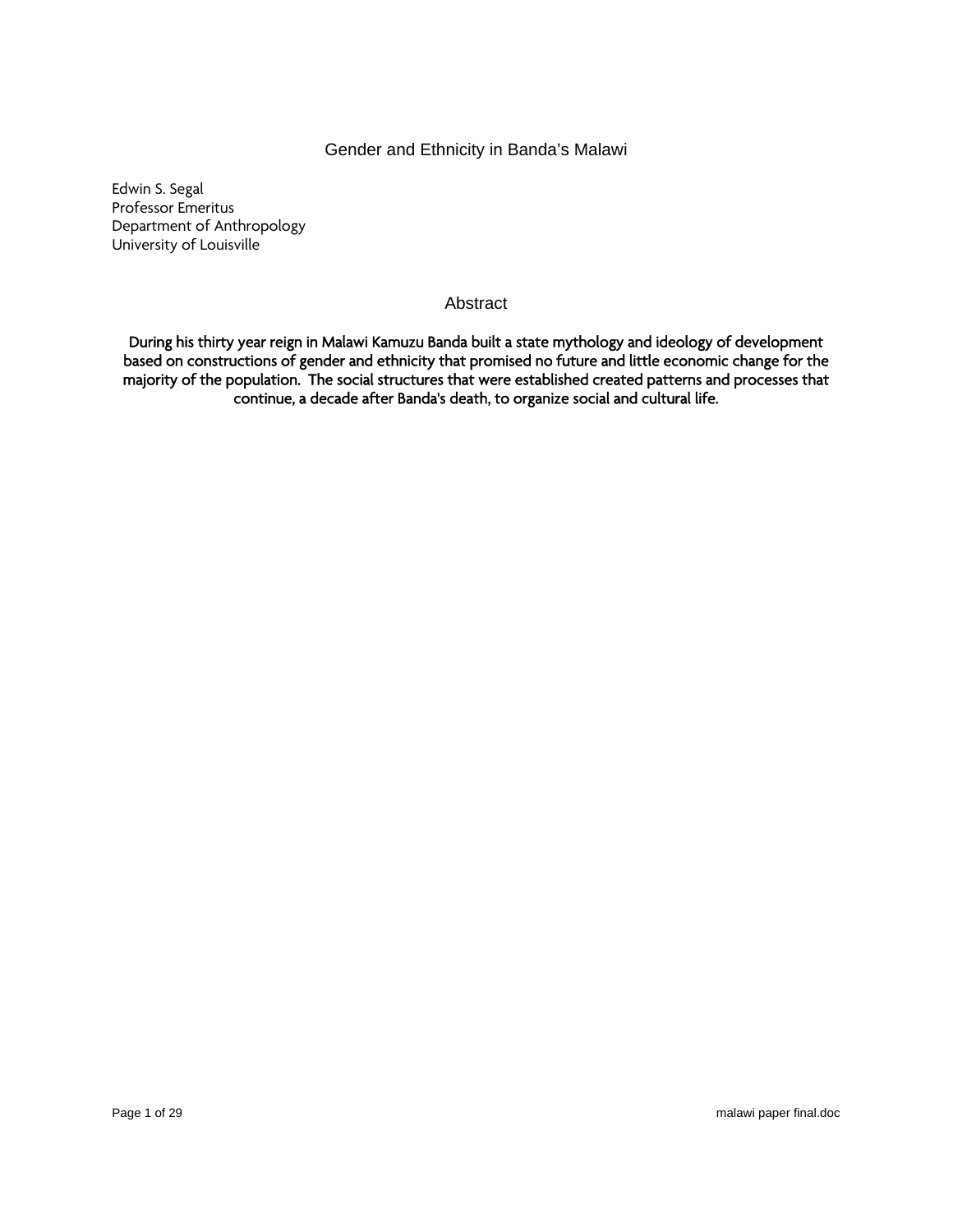### Gender and Ethnicity in Banda Malawi<sup>1</sup>

 Malawi's first republic came to an end in 1992-94 with the peaceful, electorally based deposition of Kamuzu Banda as president. Banda lived long enough to see his title, "President for Life," fade into irrelevancy. My contention here is that the sociocultural structures established in Banda's 30 year reign brought patterns and processes into being that continue, at least in part, to organize social and cultural life a decade after his death. I also contend, though I do not explore it in this paper, that understanding a relatively non-urban, nonindustrialized state such as Malawi leads inevitably to an insight into the more generalized post colonial situation of many Africa nations. In order to be able to grasp the realities of contemporary Malawi it is necessary to subject Banda's Malawi to some scrutiny.

 Two major foci of Banda's regime and its policies were gender and ethnicity, seen as crucial elements to control in order to create and accelerate economic development. This approach shifted attention away from growing disparities in wealth and access to resources and toward the need to modernize traditional culture (almost never spoken of in Banda's Malawi in the plural). This rhetorical sleight of hand hid attention to the historic changes in social locations of those who were the supposed recipients of development efforts. Since this process developed and continued throughout Banda's three decades, realities that were not, were created.

 In Malawi the national mythology being created placed a version of Chewa culture and its matrilineal institutions at the center. The result was that women occupied the heart of national concerns, which was (and is) a place utterly without either power or autonomy. The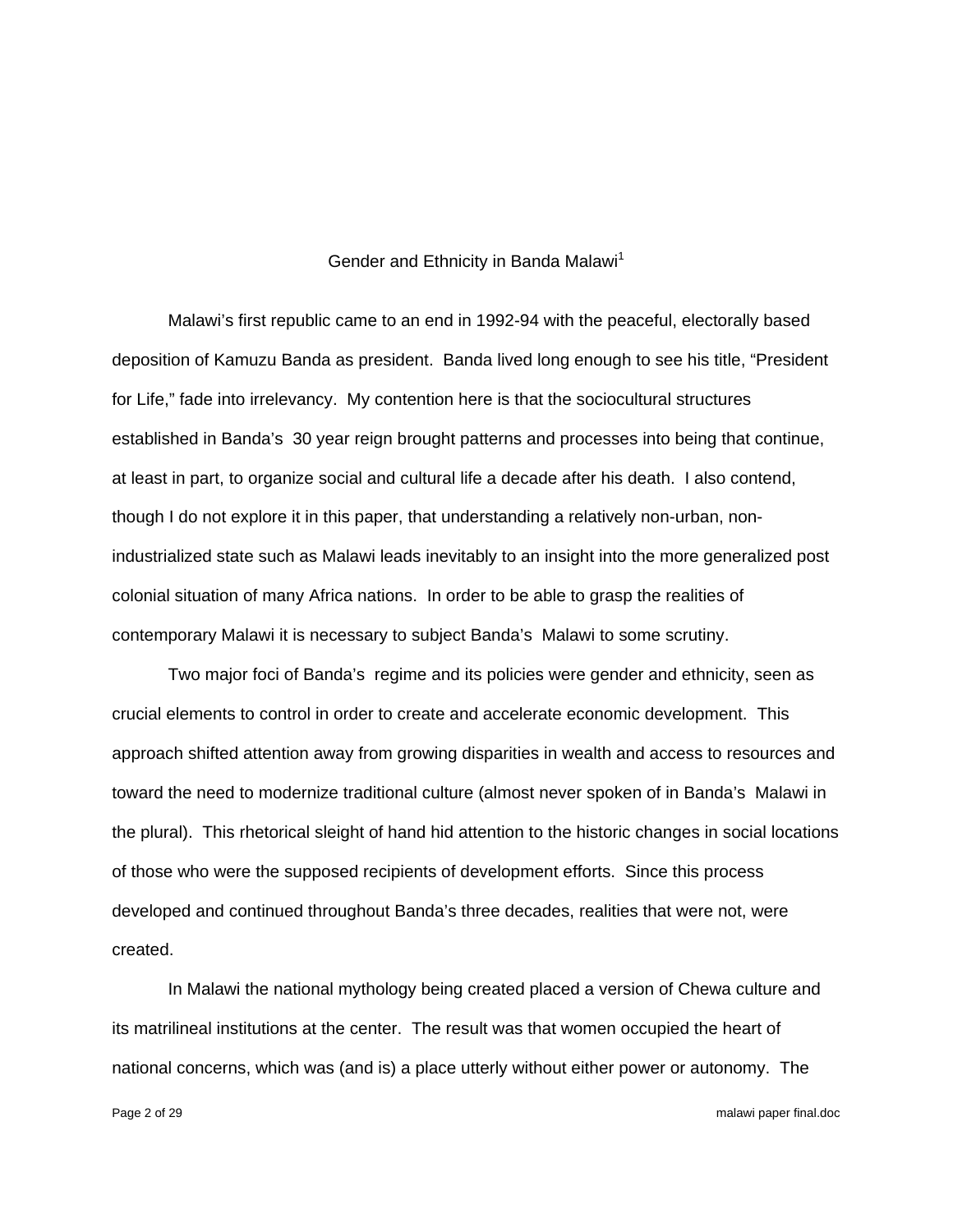case can be made that placement in this central position constitutes a devolution or degradation of the historically traditional position of women. At the same time ethnic groups, especially in the Northern Region, not sharing cultural commonality with the Chewa were either suppressed or largely ignored as parts of this national structuring.

 Social locations are central to macro level discussions of domestic policy priorities. These are some of the steps in the national value hierarchy. They constitute the normative background against which distributive decisions are made. Social locations can be conceptualized as the relative positions created by the intersection of various polar pairs of acquired and ascribed characteristics, for example rural-urban, agricultural-industrial, formal sector-informal sector, male-female, traditional-modern, Ngoni-Chewa. My goal here is to focus on these issues in one country in southern Africa. My emphasis is on what David Bidney (1967) might have called meta-policy, that is, policy about policy, or perhaps simply the ideological paradigm within which policy formation takes place.

 For almost all of the countries of Africa their existence as national entities is a product of colonialism and its retreat. With a recent independent history of no more than 40 years, a central concern revolves around creating national unity from the materials of social, cultural and political pluralisms created by arbitrary colonial boundaries. At the same time, these countries are in the process of developing policies and orientations toward their pressing immediate concerns.

 One source of data for these policy orientations is the private statements of government officials to researchers. Another is in the officially sanctioned public statements about development and its place in national life. My emphasis here is on this latter source of data. I am especially concerned with statements directed toward those the Malawi government regularly referred to as "ordinary people." Ultimately, the data come from three sources: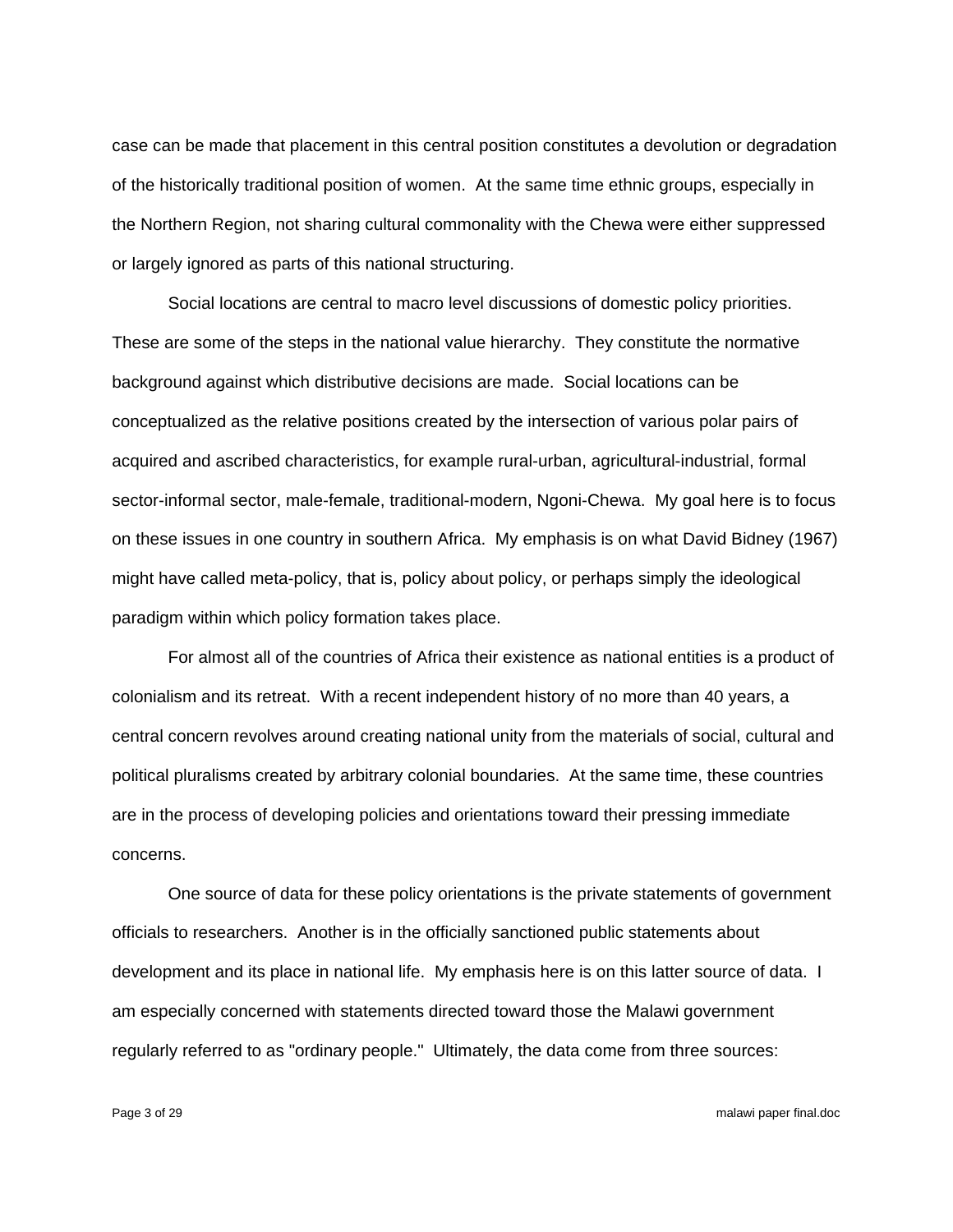newspaper accounts, public speeches and informants' comments. In a country as centrally controlled as Malawi under Banda, informants' private comments are the only source of data likely to show any potential for a narrative discourse not in accord with the official one. Media statements and descriptions are also important because they set the public agenda that the government claims, truly or falsely, to be implementing.

 Under its first president, Malwai represents one version of the process by which a country creates its national mythology, the charter legitimating both the country and its policy orientations. Part of that process consists of creating new traditions (cf Hobsbawm 1983). New versions of past history reshape the symbolic universes of the country's ethnic groups. The result is meant to be a nationally shared history and vision of the nation and its people. In the process different groups of people are accorded symbolic placement in the social system. This positioning becomes a touchstone for interaction and policy formation. In many ways, as Douglas (1966, 1973) notes, the symbolic values and their perception overshadow reality. The cognitive system built in this way is analyzable as a variety of mythology.

 Taking clues from Levi-Strauss (1967) and Leach (1976), we can expect to find a repeated set of themes, even in materials as varied as a series of newspaper articles. In the Malawian instance, the national mythology placed a version of Chewa culture and its matrilineal institutions at the center. The result was that women occupied the heart of national concerns, which was (and is) a place utterly without either power or autonomy. The case can be made that placement in this central position constitutes a devolution or degradation of the historically traditional position of women. At the same time ethnic groups, especially in the Northern Region, not sharing cultural commonality with the Chewa were either suppressed or largely ignored as parts of this national structuring.

For the first thirty years of Malawi's independence, Banda, relentlessly maintained his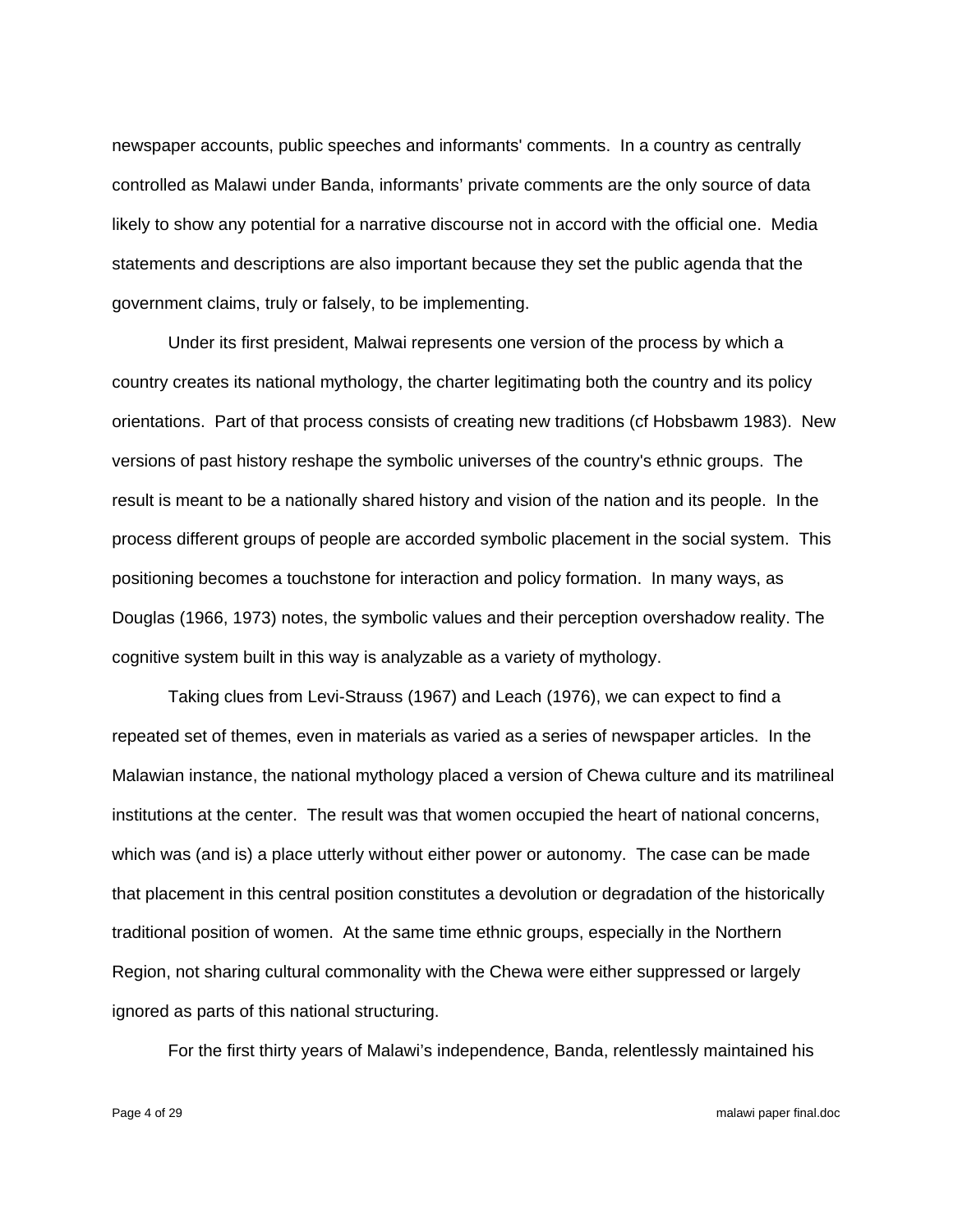position as virtually the only significant, public political figure in the country. During that time he presented an image of being the architect of both Malawian independence and all that happened thereafter. In this sense, he became the mediating figure in the construction of a national mythology and almost everything was portrayed as his personal accomplishment.<sup>2</sup> Only he could speak about the country's policies and orientations toward solving its pressing problems.

#### Malawi

 Malawi achieved independence in 1964 and in 1966 became a republic within the British Commonwealth. It is a small land-locked nation nestled in the Great Rift Valley by the shores of Lake Malawi. In 1980 population was estimated at between 8 and 9 million. Between 80 and 90 per cent of the people were classified as rural farmers (National Statistical Office 1980). Current estimates (CIA Fact Book 2007) place the population at close to 13 million. The ruralurban division has not changed appreciatively in the 27 years between these two estimates. Historically and ethnically this is a complex region; the area experienced the effects of the major southern and eastern African events of the eighteenth and nineteenth centuries. It was an important part of the east African slave trade. Zulu expansion in South Africa drove several Ngoni groups into the territory. It was central to the Anglo-Portuguese competition for control of the area that eventually became Mozambique, Malawi and Zambia. Through all of this time and through the twentieth century this small territory has also both provided labor for extractive industries in neighboring countries and, while nearby regimes were not majority controlled, been a haven for refugees fleeing from these same areas.

 The major staple crops are cassava, sorghum, millet and a locally adapted variety of maize; major cash crops are tobacco, tea, coffee, sugar and hybrid maize. None of the known mineral deposits have, as yet, been judged sufficient in either quantity or quality to justify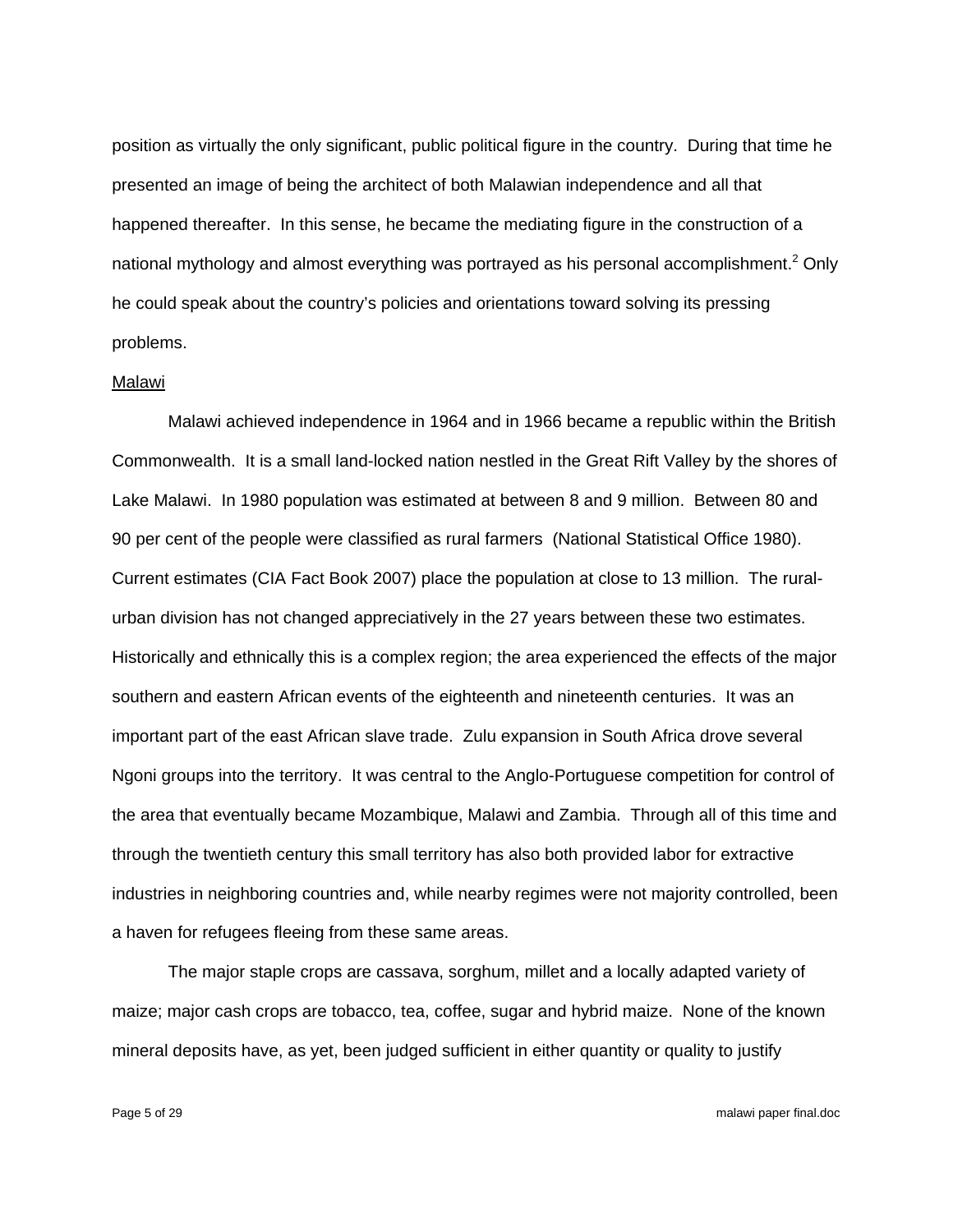development of extractive industries beyond some locally oriented limestone for cement, and small, unprofitable, rapidly depleted coal mining. As a result, the country relies on its agricultural capabilities. The small holder (i.e. individual farmer) sector of the economy involves most of the rural population and produces most of the locally consumed maize, as well as a crucial proportion of coffee, tea and tobacco. The estate sector (i.e. agribusiness), which is small, but growing, is devoted entirely to cash crop production. One feature of Malawi's agricultural policies under Banda was introduction of hybrid maize as an internal cash crop. This is especially important to note because maize is air pollinated. There is no consensus about the extent of change, but anecdotal materials indicate that locally adapted varieties have been affected.

 Culturally, most of Malawi is part of the East and Central African matrilineal belt. The northern areas are largely patrilineal, dominated by Ngoni, Tumbuka and a number of smaller groups. The common and defining features of matrilineal systems are the core inheritance pattern and the basic definition of the kin group. The kin group is defined as people related through female ancestors and relatives. People who share the same sociological mother count themselves as related, regardless of their male relatives. For women this means the core relationships are among sisters and brothers, and between mothers and daughters. For men the core relationships are among sisters and brothers, and for a man, his sister and her son. Inheritance passes along the lines of these relationships. A woman's property is inherited by daughters and a man's by sister's sons. It is these features that gave rise to the classical social anthropological literature focusing on the role of the mother's brother. However, as various scholars (Poewe and Lovell 1980, Richards 1967, Collier and Yanagisako 1987, Nakane 1967, Schneider and Gough 1961) have demonstrated, such a designation implies greater homogeneity than actually exists.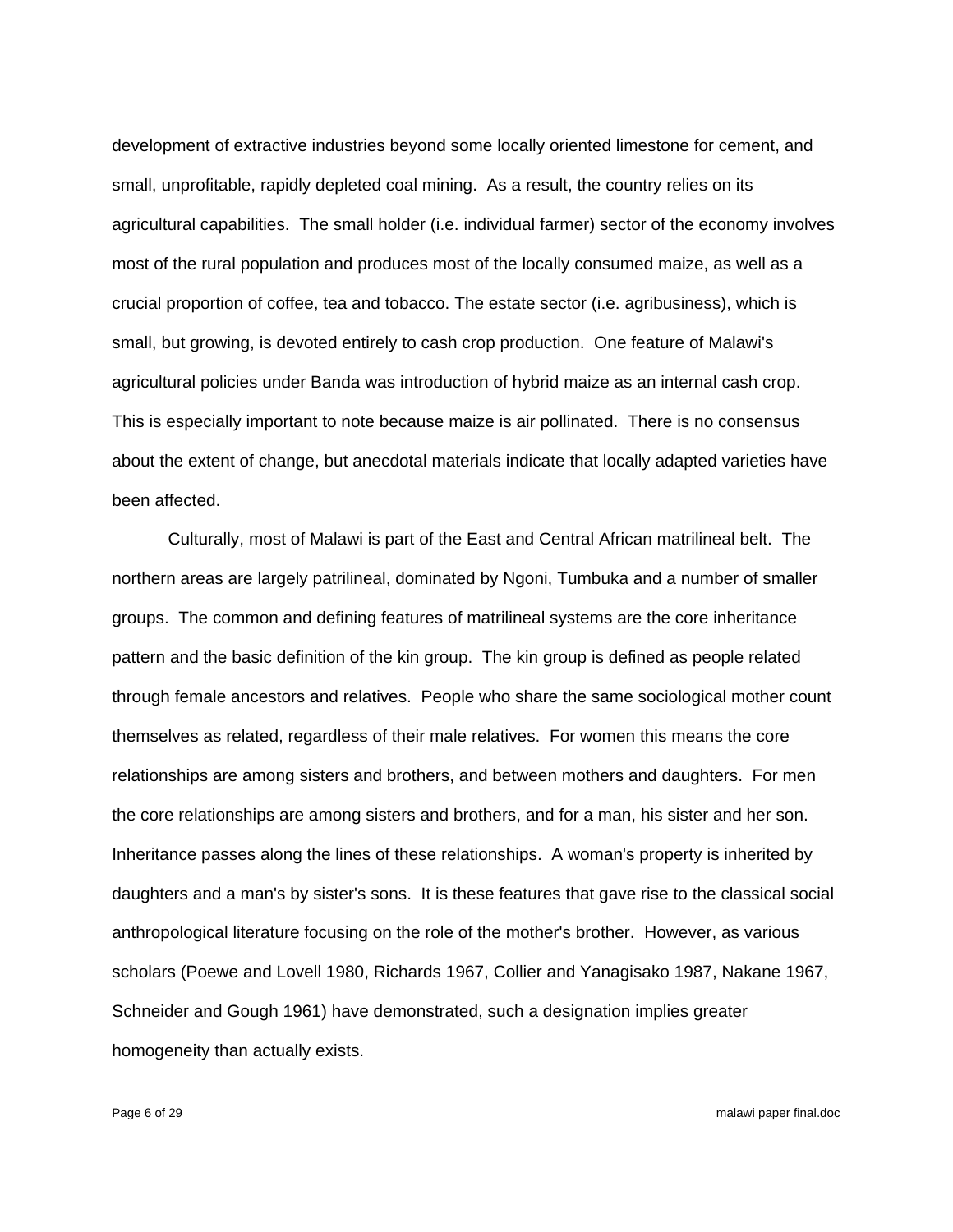Malawi is ethnographically complex. The culturally hegemonic ethnic group, the matrilineal Chewa, has cultural, linguistic and historical ties with peoples in both Zambia and Mozambique. Similar cross-national ties exist among the patrilineal Ngoni who currently reside in the same countries and are descended from groups who fled the consequences of Zulu expansions under Chaka in the 19th century. The contemporary Ngoni of Malawi and Zambia have their cultural origin in the absorption of peoples they met and conquered as they fled northward. Ngoni people were known to say (but very quietly while Banda was in power) that if the British had waited a bit longer before their conquest, they (the Ngoni) would have conquered the entire territory and the the British would have had to deal with only one ethnic group.

 The cultural history of other groups is equally mixed and even less clear. For example, the Yao, whose late 19th and early 20th century culture was carefully documented by Mitchell (1956), are a relatively recent ethnic grouping. They seem to have started as a small group that expanded by absorbing communities and individuals from nearby groups, not an especially unusual phenomenon in this part of the world. This poly-cultural melange seems to have been united by the economic advantages of trading and controlling the caravan routes through Mozambique to the coast (Vaughan 1987). By the time they began to enter Malawi in the 1790's, they were also united by a common Islam, which set them off from their new hosts. On the other hand, their matrilineality and closely related common language gave the Yao points of commonality with the people among whom they were settling. They also continued to be open to people from other groups who decided to become Yao (Abdallah 1919). Eventually they came to both economic and political dominance of the area into which they moved.

 While it is unnecessary to provide an ethnographic sketch of every major Malawian group, some, like the Ngoni, Tumbuka, Nyanja and Nyakyusa do not see themselves as traditionally matrilineal. The effect was that even while Banda's policies claimed to be creating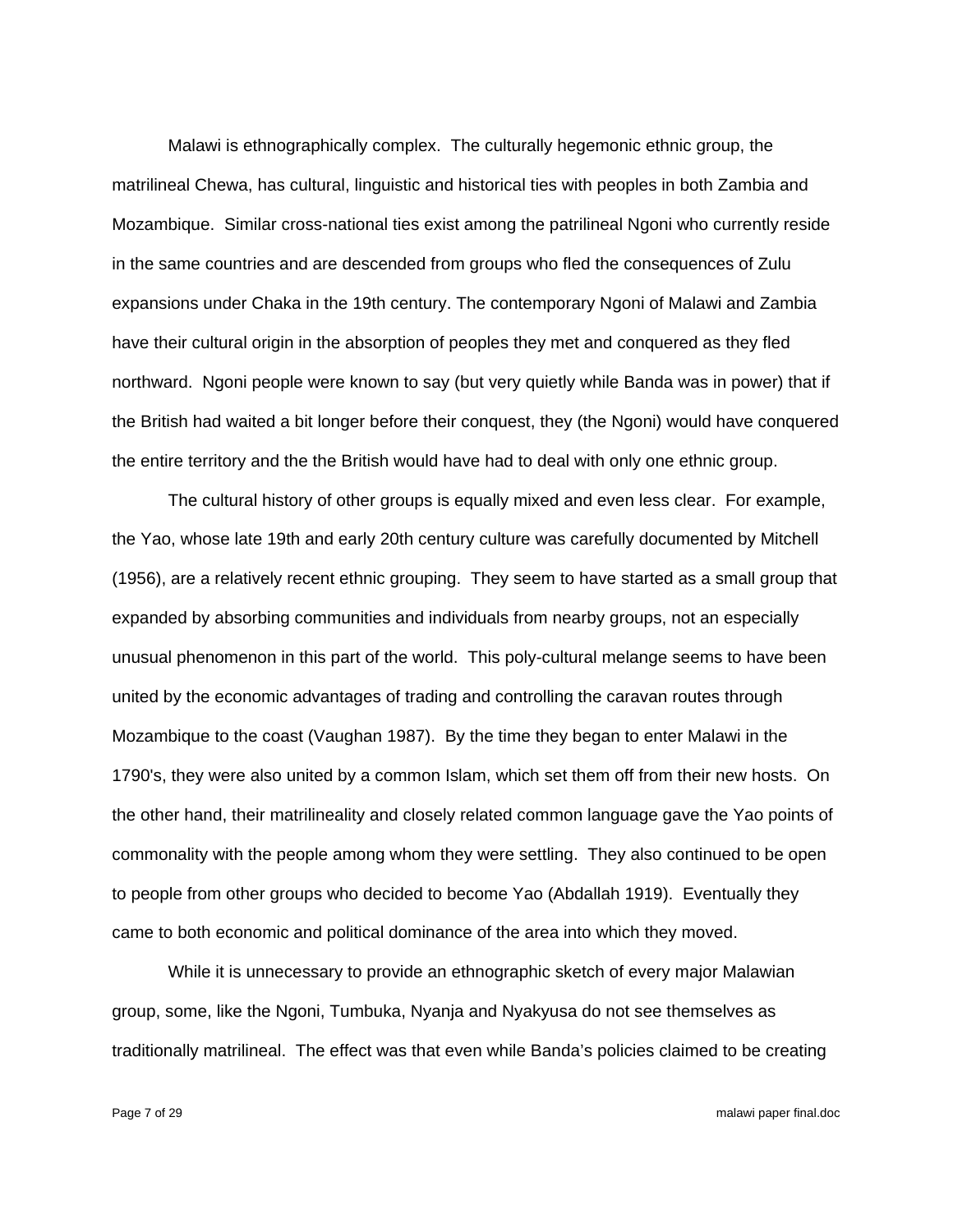national unity and solidarity around Chewa ethnicity, they both created and hid serious ethnic cleavages. $^3$ 

## Themes and Settings:

 Public pronouncements about the state of the country and its people took the form of leitmotifs which usually appeared in the form of polar pairs, primarily: Tradition-Modernity, Poverty-Development and Nature-Culture. Three other themes, Women, Men, and tribe (ethnicity), not usually presented as part of any sort of polar pair, actually constituted the core subject matter around which the polar pairs revolved.

 The mythic structuring of these themes, through constant repetition, reconciled and constrained the tensions and contradictions in their presentations and in their intersections with each other. The result was an archaizing ideology. The constructed system used a contemporary version of past events as a major reference point (in this case the events of independence), and presented no vision of future possibilities or goals. In the end, it was an ideology always looking back.

 Women's central location in Malawi's developing national mythology was usually presented in metaphorical terms and was managed by a public media focus on one of three roles: as homemakers participating in targeted adult education activities, as members of a very small urbanized "modern" sector and as members of the cultural institution known as *mbumba*. The urban sector, characterized by western oriented education, manufacture, wholesale and retail trade, bureaucracy, and government affects fewer than 20% of Malawi's women. Those who are in this sector were regularly portrayed as happily combining career and domestic roles. Their social concerns were represented in the same vein as the stereotypical women's pages in the United States and England. In spite of being employed in the modern/urban sector, their aspirations were depicted as mirroring the roles laid out for women in other sectors, i.e.,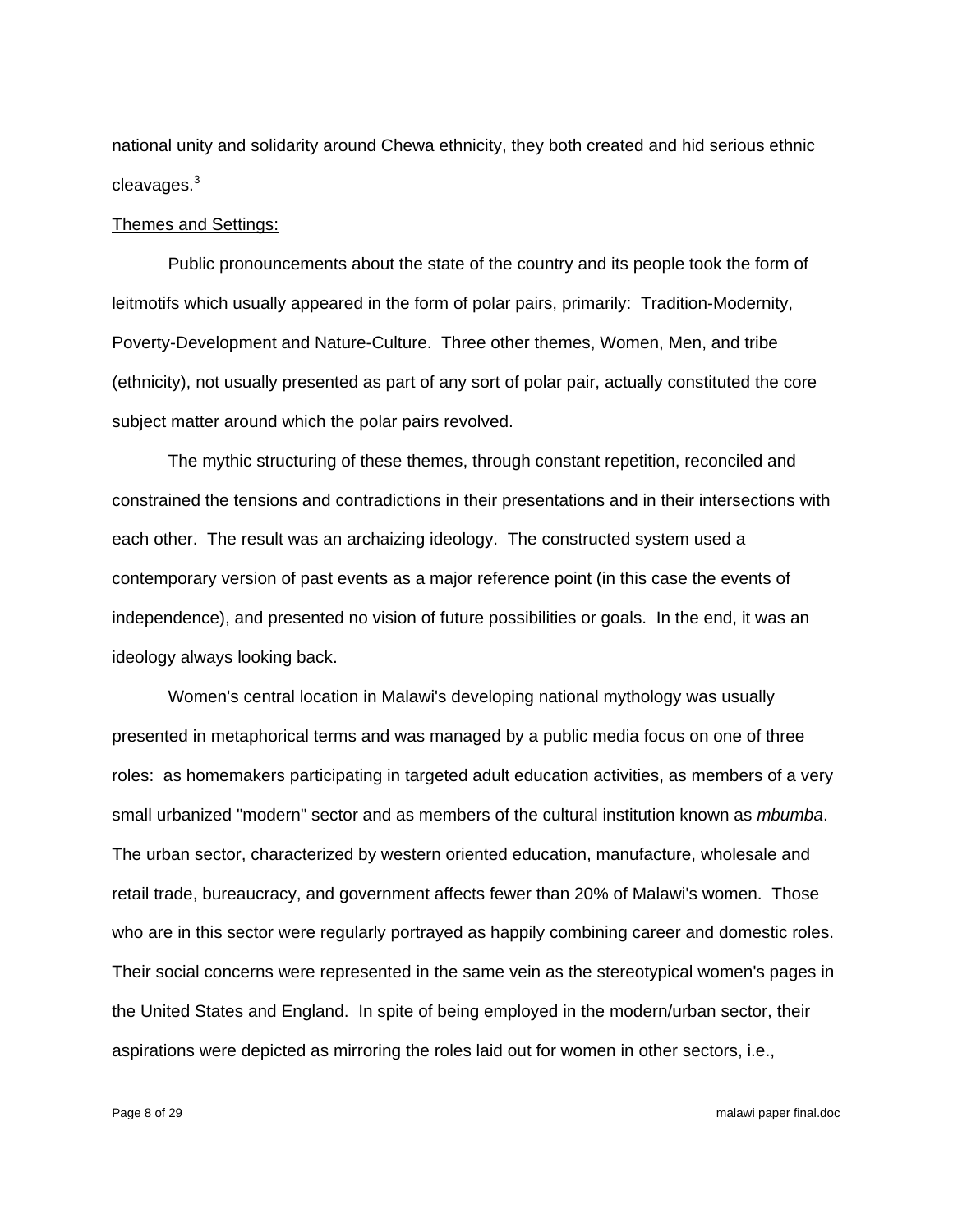domestic tranquility and focus.

 These three roles are not entirely separated. Their overlapping presentation reflects some aspects of reality. However, the emphasis was consistently placed on women both as *mbumba* and as those attending homecraft classes. Modern sector employment was never disparaged, but it also was never a featured part of women's social location in Malawi.

## The *Mbumba*

 Banda made the *mbumba* an institution central to his construction of women's social location during his tenure in office. His version of the *mbumba* depended very much on his own constructions shaped over his childhood, forty years outside of Malawi, becoming an elder in the Church of Scotland and gaining his M.D. My discussion below relies heavily on a small book he wrote with Cullen Young, a Presbyterian missionary, in 1946. The extent to which Young and Banda distorted ethnographic realities is not as important as understanding what he thought he was emphasizing and creating in post-independence Malawi.

 As noted earlier, most of Malawi belongs to a cluster of East and Central African cultures that can be characterized as matrilineal. But that should not be taken to imply cultural uniformity, even as regards the operation of the kinship system. On the other hand, there is a smaller cluster, Nyanja, Chewa, Lomwe and related peoples, stretching from Eastern Province Zambia through Malawi and into the bordering regions of Mozambique who do share matrilocal residence patterns and the matrilineal institution of *mbumba.* 

 An essential feature of matrilineal systems, as usually described in the ethnographic literature, is the significance of a woman's brother as her most closely related male relative within the kin group. In this particular area the brother, or someone standing in that classificatory position, is known as the women's *nkhoswe*, which is sometimes translated as advocate, or some other English word with the same connotations.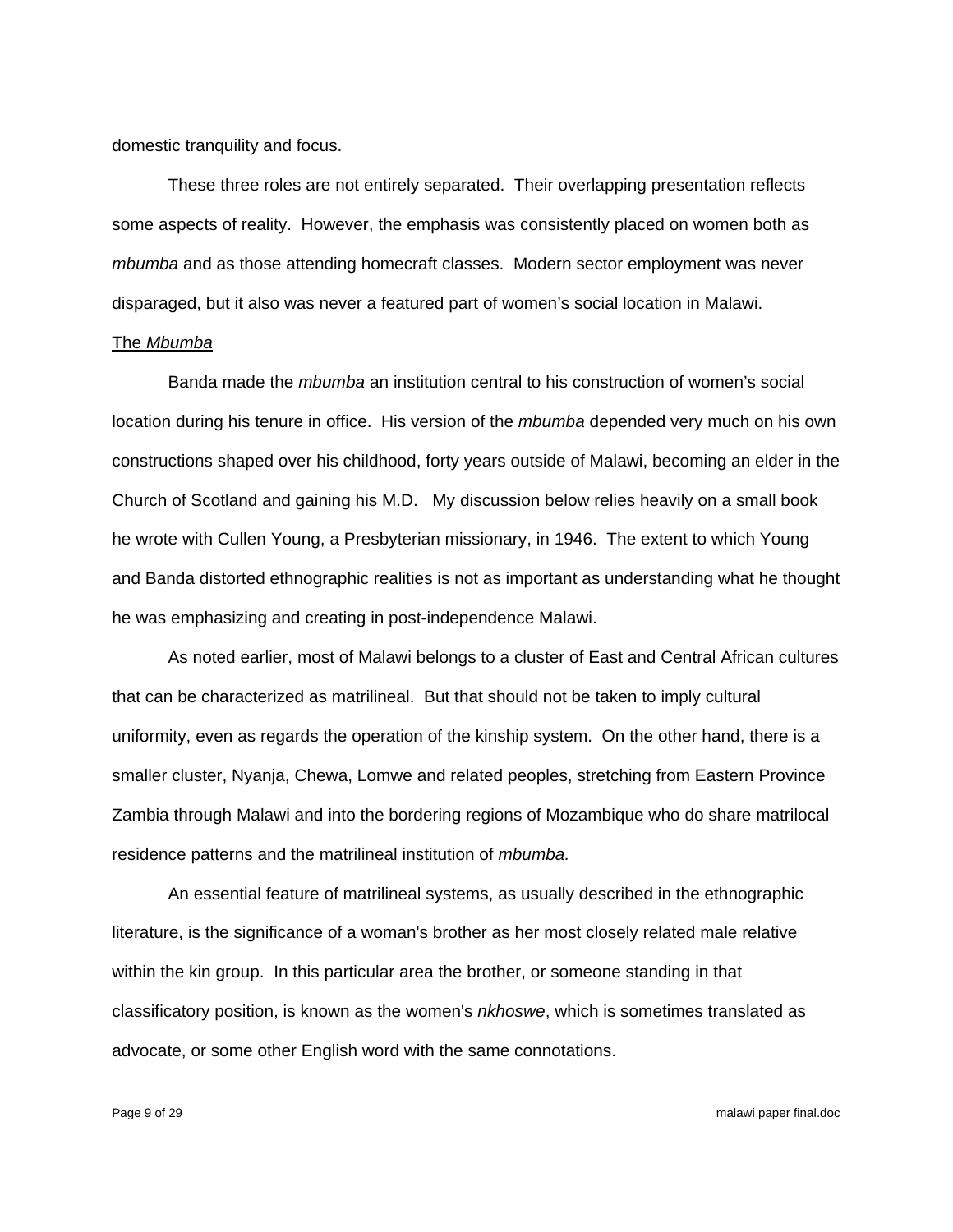Properly, an *mbumba* is "*mbumba ya* ...." (the *mbumba* of [the name of the *nkhoswe*]). Although most translations into English do not make it clear, Young and Banda (1946) insist there is a strong sense of control and a guardian relationship evident in the original formulation. *Mbumba* and *nkhoswe* are terms applied to members of the same localized matrilineal kin group. Although all male, matrilineal kin, regardless of age, are said to be *nkhoswe* to the female matrilineage segment (Young and Banda 1946), the actuality is that age was a significant cross-cutting factor; only elder males actually acted as *nkhoswe* (Mandala 1990). Also important, as both Young and Banda (1946) and Mandala (1990) note, this relational aspect of the local matrilineal system did not have a formal structural parallel. That is, the age distinction was an informally understood constraint on the formal responsibilities of the *nkhoswe*.

 The nature of the relationship, as understood by Banda, is worth a brief exploration. In 1946 Banda does not seem to have been contemplating the *mbumba/nkhoswe* relationship as some sort of policy cornerstone. Young and Banda use the English terms "responsible relative," "sponsor," and "guide" as reasonable, though not exact translations of *nkhoswe*. They further note the linguistic relationship between *mbumba* and *nyumba* (house) as being "close enough to give a picture of meaning" (1946: 13).<sup>4</sup>

...being nkhoswe to them you, as a male and no matter how young you are, are a Responsible Relative.... All nkhoswe are responsible in law not only for the well being but also for the good conduct of their mbumba ....Should [a female relative]....get into trouble...it is you and your fellow nkhoswe who are brought to court; you and they who must meet any penalty, fine or other punishment. Conversely, if anyone among your mbumba is injured by anyone it is you and your fellow nkhoswe who sue; you and they who receive the damages awarded (1946: 13-14).

 The extent to which the *nkhoswe/mbumba* relationship, as sketched by Young and Banda, actually obtained anywhere in what is now Malawi is unclear. There are various descriptions (Mitchell 1956, Tew 1950) of the institution among peoples of the area that differ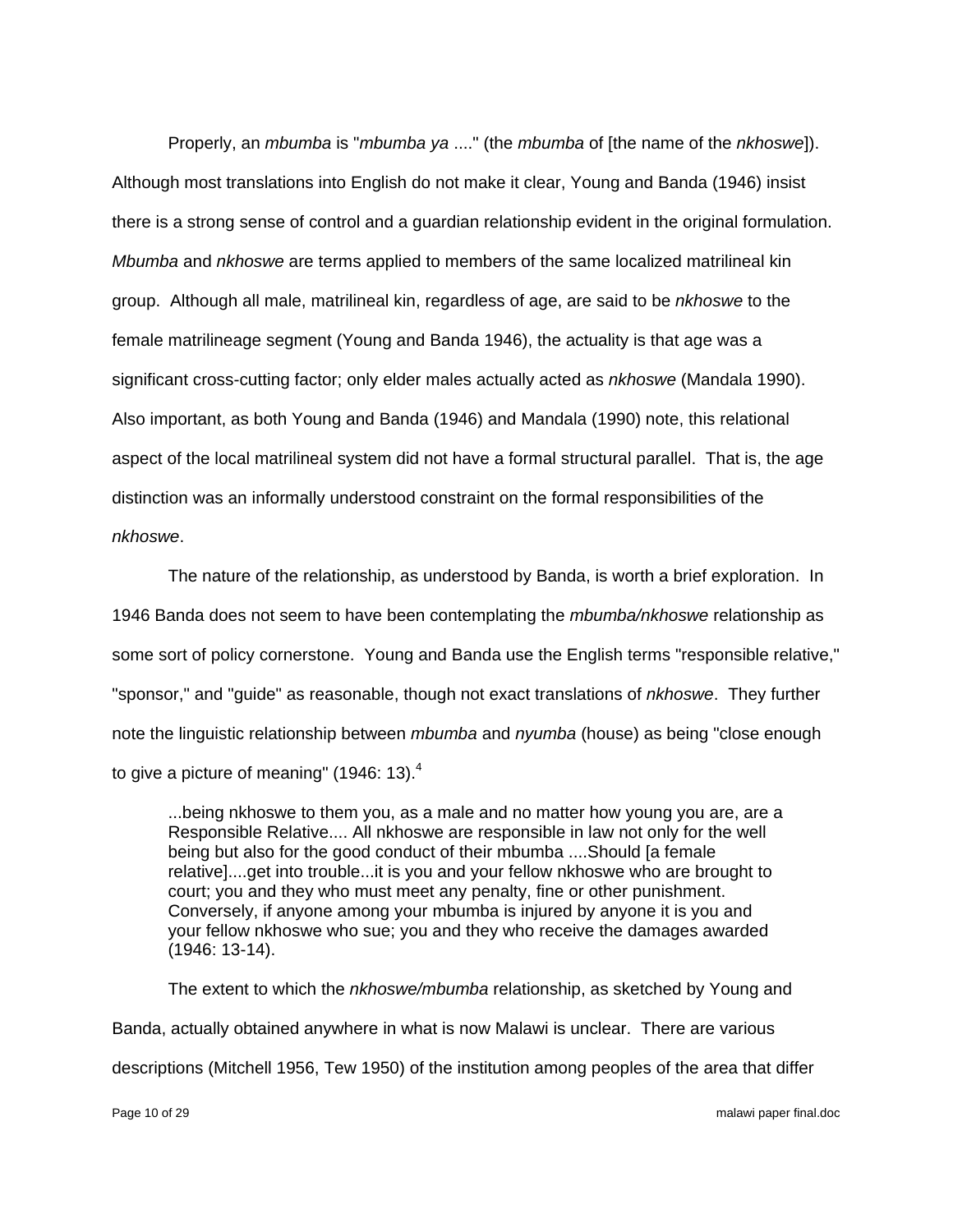somewhat from this one.

 The intersection of age with gender noted by Mandala suggests that the description provided by Young and Banda, if it has any ethnographic accuracy, may well represent a stage in a process in which the traditional system, under the pressures produced by colonial control, was losing both its flexibility and complexity. Their description has the strong flavor of a hierarchy that Mandala explicitly claims was absent. It also seems that the earlier European ethnographers did not clearly distinguish the corporate group from the social relationships among its members. The *mbumba*, the group of matrilineally related women, constituted the center of a village's network of social relationships. This was especially so in smaller villages (Richards 1967). During the 19th century, in villages that were the seats of chiefly authority, the *mbumba* were also a significant part of the political system.

## The League of Malaw Women

 The exact date of the founding of the League of Malawi Women is unclear, partly because it was (and is) unclear who actually founded the League.<sup>5</sup> But it was probably within the decade before independence in 1964. The League was usually described as a special branch of the Malawi Congress Party (rather than as a women's auxiliary) where women have the autonomy to organize themselves and focus on their special development concerns.

 It was portrayed as Malawi's premier women's organization, a pioneer in national development.<sup>6</sup>

But today women play a vital role in Malawi. They now work side-by-side with their male counterparts in practically every field in order to further develop the country. The drive belt behind this important role is the Women's League of Malawi, a political wing of the parent body, the Malawi Congress Party (Daily Times, 17 October 1984, Mothers' Day Supplement:9).

The reality was somewhat different. To the extent that the League insulated women from participation in Party affairs by creating a distinct (and secondary) "women's party," its effect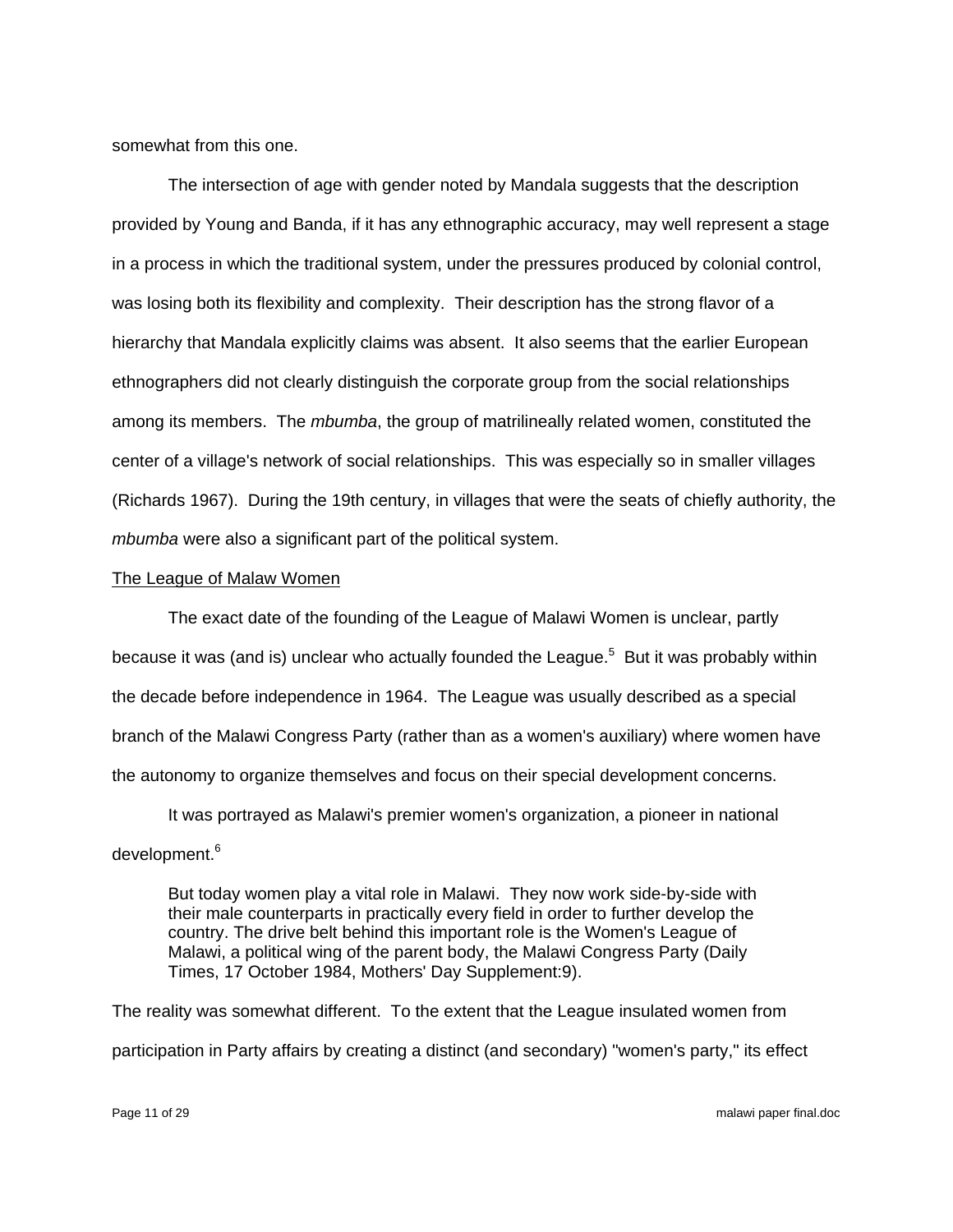contradicted its official image. This contradiction was even reflected in the same quasi-official

sources as they described what women of the League do.

Women sing praises in recognition and appreciation of the Ngwazi's<sup>7</sup> far-sighted leadership which has helped them gain a special place in society. In their present role, women help to strengthen the Malawi Congress Party, the mighty force upon which the Government is founded. They function alongside the Party from branch to regional levels. Many of them hold influential positions in every sphere of life.

 Apart from crowning national events with beauty, traditional dances have a significant cultural effect on the society in Malawi. They are a true reflection of the Malawian woman's liberation from social bondage (Daily Times, 17 October 1984, Mothers' Day Supplement: 3).

Neither this contradiction nor the formal position of the League can be understood

except in reference to the traditional *mbumba* and its contemporary transmutations.

# The League as *Mbumba*

The League of Malawi Women was often referred to as the President's *mbumba*, and he

as their "*Nkhoswe* No. 1." This one statement, when read in the context of Young and Banda's

explication of matriliny, encompassed much regarding the position of women in Banda's

Malawi.<sup>8</sup> Since the Malawi Congress Party was officially defined as a mass party, membership

was mandatory, which meant purchasing a Party membership card each year.<sup>9</sup> Hence, in

theory at least, all Malawian women, regardless of ethnic backgrounds, were part of the same

*mbumba*, and the President was their *nkhoswe*.

My own people, the people of this country, particularly women say Kamuzu is their nkhoswe. As nkhoswe for the women of this country, I am nkhoswe for all women, the Africans, the white women, the Indian women (President Banda speaking at Republic Day Ceremonies 6 July 1984).

A significant feature of national charter development in Malawi, as well as many other

developing nations, is the effort to link current ideological poses with traditional ones. In the

instance of Malawi the core of that historic anchor was the ideology of matrilineal kinship, as

interpreted by Banda and his small circle of advisors. Especially important in this regard is the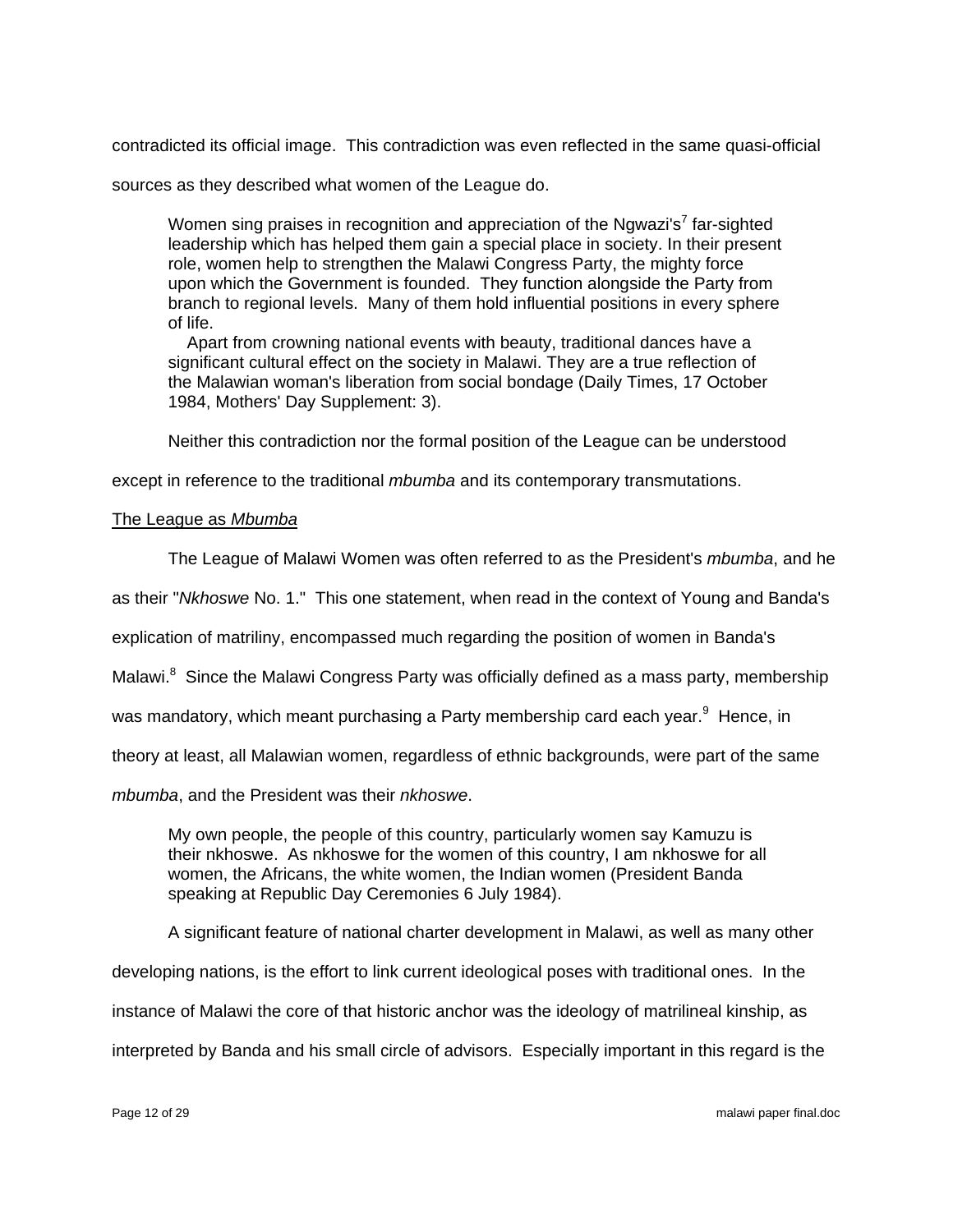sense of corporate unity based on sharing the same substance. Poewe (1981), in her work on the Luapula area of Zambia, refers to the metaphor of "sharing the same womb." Richards (1967) in a more general vein refers to the metaphor of "sharing the same breast." Whether or not there actually is any difference between the two is a question beyond the scope of this paper. What is clear is that in the Malawian context the close collateral ties of matriliny were emphasized. An effort was made to create the image of a "sorority group" (Mitchell 1956) embracing the entire nation, even including peoples who had no traditional concept of the *mbumba*.

 A corollary aspect of this approach was elevation of Chewa and perceptions of Chewa traditions to a culturally hegemonic position. Idealized versions of Chewa culture and traditional practices were put forth as the national norm. English was said to be the official language, while Chichewa was said to be the national language. Publication or radio broadcast in anything but these two was forbidden.<sup>10</sup> At one point, while asking about ethnic differences, one informant sidestepped the entire question by saying "We are all Chewa now."

 People from closely related groups, such as the Lomwe, were able to participate with minor difficulty. Others, less closely related to the Chewa, for example Ngoni, Tumbuka and Yao, found themselves at a social, cultural and ultimately political disadvantage. Another way of looking at this phenomenon is to say that the repressive approach taken to combat tribalism, in fact, created it, a lesson that has yet to be learned in many places.

## Tradition-Modernity

 Central to the government's activities was the notion that all of its efforts were directed toward modernizing the country, without clearly specifying what that meant. In this vein women were exhorted to adopt some modern practices and give up corresponding traditional ways. Their societal placement within the movement toward modernization was clearly stated in the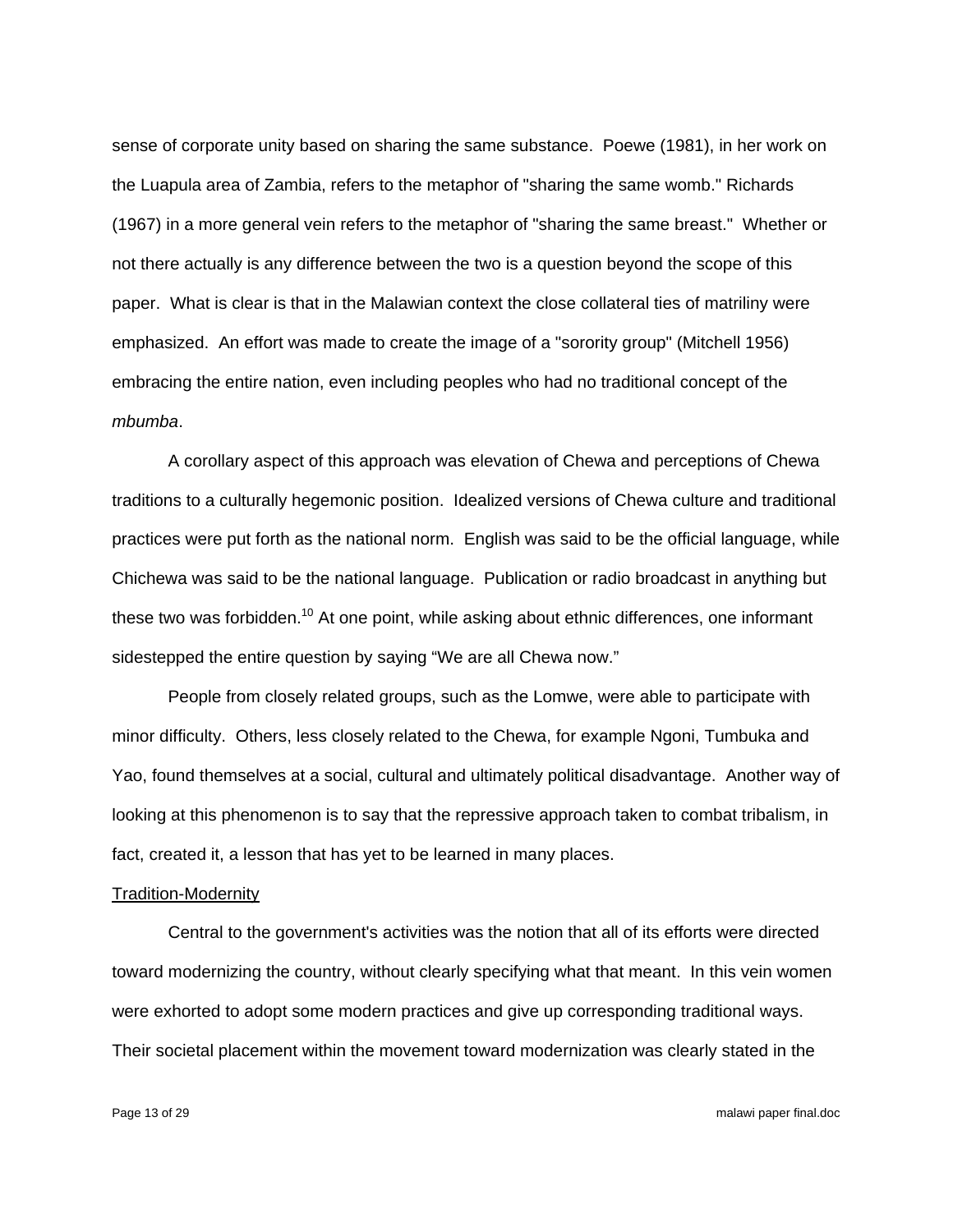public discussion of homecraft classes, the major governmental effort to reach rural as well as

urban women.

The Government introduced homecraft classes for women to learn modern ways of looking after their families (Daily Times 28 November 1984:2).

Speaking when he [the District Party Chairman] closed a six-month homecraft course at Muona over the weekend, ...[he] stressed the importance of homecraft classes and appealed to husbands to allow their wives to attend the courses. "Homecraft classes are arenas for practical education," he said (Daily Times, 14 December 1983: 5).

Within this context, the function of homecraft classes and the kinds of traditional

practices they are to replace are clearly stated.

"Your families will be strengthened through the different skills you have learned during the course," he [the District Party Chairman] added. He advised the women to refrain from the use of herbs in order to strengthen their families, describing the practice as old fashioned and impractical (Daily Times 27 November 1984: 3).

"Home management skills the women gain at the homecraft centres are conducive to stable marriages," he [the District Party Chairman] said. He discouraged the women from what he called "love potions" -- which he said were an experience of the past. "Just prepare nourishing dishes for your husbands then you will be loved most," he stressed (Daily Times 24 September 1984: 5).

The Chikwawa district Party chairman, . . . has called for more women to join homecraft classes where they could learn new ways of home management to ensure good health among people (Daily Times 1 November 1984: 5).

There is a secondary theme running through the homecraft articles that illustrates the

traditional - modern conflict even more clearly. The articles advertise homecraft classes as a

replacement for "love potions" obtained from traditional healers. Although from the perspective

of ethno-medicine, it is a serious distortion, these substances were depicted as mere primitive

magic. Consequently, the homecraft classes became a species of modern amulet with the

same magical effect of keeping husbands from straying.

He [the District Party Chairman] said better home management also strengthened marriage bonds as opposed to love potions which were popular in the past (Daily Times 28 November 1984: 2).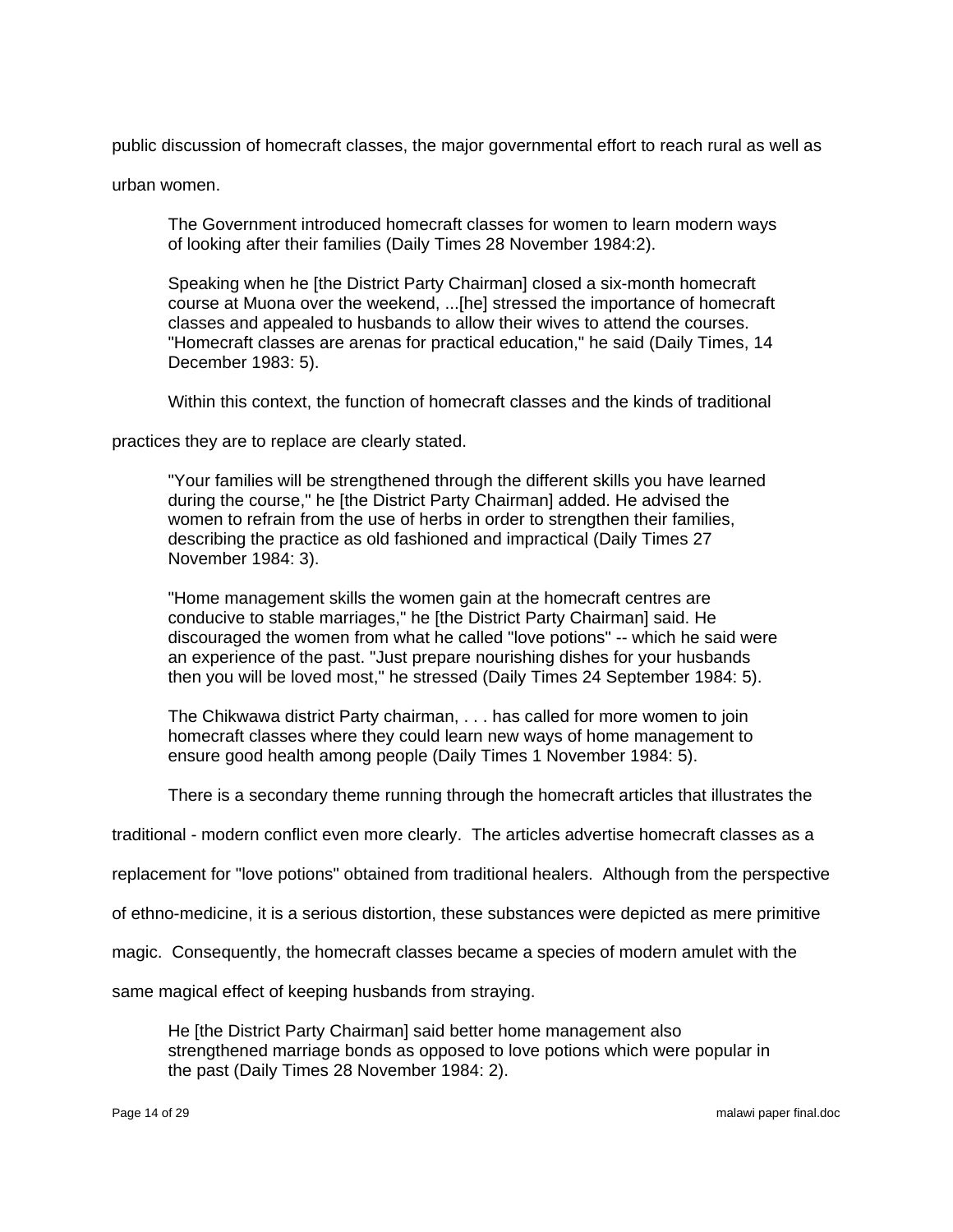He [the District Party Chairman] said that home management skills gained through homecraft courses were conducive to family happiness, adding: "The love potion is an experience of the past for stable marriages (Malawi News 29 September to 5 October 1984: 2).

Home management skills gained through homecraft courses are conducive to stable marriages, the district Party chairman in Mchinji, . . . said last Friday (Daily Times 24 September 1984: 5).

In Kasungu, the district Party chairman there, . . . has thanked women for attending homecraft classes, saying men who are given good food are more likely to love their wives (Daily Times 3 December 1984: 5).

 These quotes seem to make a connection between food and "love." However, this is an instance in which the problems of cultural and linguistic translation complicate the possibility of such an interpretation. It is not clear just what cultural meaning is being given to "love." In the same way, "love potion" does not seem to have the same meaning as it does in western mythology. The clearest connection is with marital stability. This makes sense in the light of the general brittleness of marriage in matrilineal-matrilocal systems (Poewe 1981), but even more so when given the conjunction of the culturally intrusive western concern with nuclear family stability, and the traditional subsistence agriculturalist's concern with food sufficiency.

 Rereading these passages leaves us with the sense that "love potions," good food and homecraft classes are all directed toward cure of a politically manufactured social illness: patriarchal nuclear family marital instability.

 Although my focus here is on the public face of homecraft, the reality of the courses and their curriculum was not very different. Women tended to be ignored in most development programs, and even though the homecraft programs did formally include a few agricultural items, the relative curricular emphases make the point. In one training center course 39% of the time was devoted to cookery, home improvement and laundry, 23% to needlework and handicraft, 13% to child care and family health education and 25% to horticulture, poultry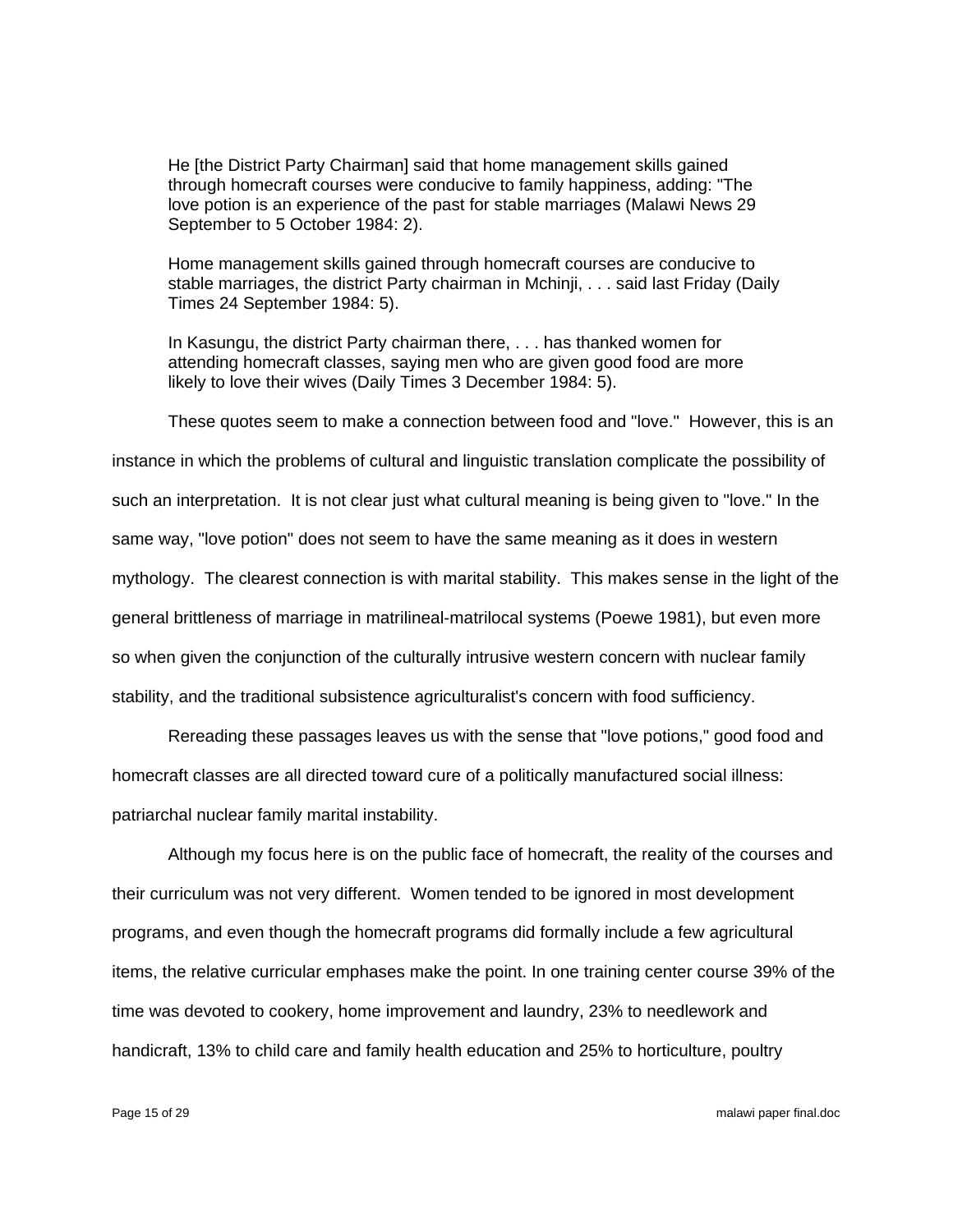keeping and crop storage (Hirschmann 1984). What we need to understand about these data is that traditionally, throughout Banda's regime and still, women provide much of the agricultural labor for producing subsistence crops, i.e., local food consumed locally.

 The realities of women's lives were, and are (Semu 2002) even further from the image presented by the homecraft curriculum. When women were asked about their problems, the responses never indicated a lack of knowledge. They always indicated a lack of access to materials (Ngwira 1987). The materials referred to range from maize, firewood and relish<sup>11</sup> for food to cloth and thread for clothing or even embroidery. The last is telling because it means that even the skills taught in homecraft could not be used by most ordinary women.

 As with all other things in Malawi, President Banda was portrayed as the sole mediator of the transition.

The district Party chairman in Kasungu,...has praised the Ngwazi for introducing homecraft programmes, which helped improve people's living standards (Daily Times 1 November 1984:5).

The District Party chairman for Nsanje...has paid tribute to the Ngwazi for educating women in Malawi through the establishment of homecraft classes which help to improve living conditions (Daily Times, 14 December 1983: 5).

The clear messages in all of this were that 1) women were to do as they were told,<sup>12</sup> and 2) their major role in the development process was to feed their husbands, that is, to be domestic providers, doing what they were said to have always done.

 Secondarily, there is an identification of ordinary women with the traditional, that is, the non-modern. It is women, who were continually spoken of as consulting traditional healers for charms and potions. In two years of reading the newspaper, I did not come across a story about a man seeking out a traditional healer for a "love potion." My students and other informants told me it happens regularly, but the semi-official public media, seemed to have no idea it was happening. This is a good illustration of the agenda setting function of the media,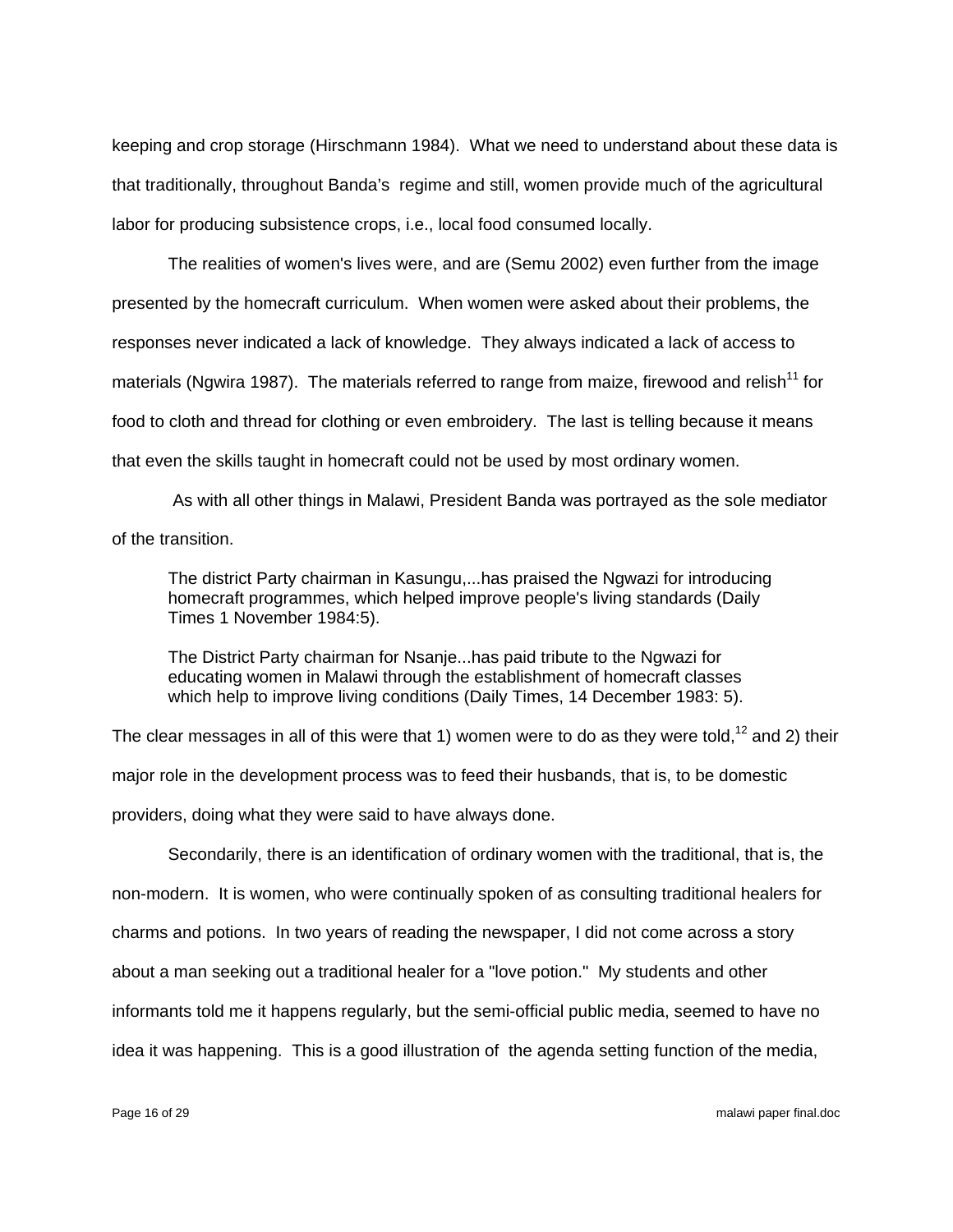as they ignored men using or seeking love potions, or s uccess potions. This identification of women with tradition is important because tradition is described as both a major support of and impediment to development. Love potions are obtained from traditional healers, who were portrayed as a major personification of traditional ways, including curing social and biological ills through witchcraft. Traditional practices were depicted as "things of the past," antithetical to modernity and national development This ambivalence, of course, is completely reconciled (at least symbolically) by the President as mediator.

 The President was portrayed as personally responsible for modernization, raising living standards and improving the position of women through homecraft classes. In return, the women praised him with traditional dances and songs.

Earlier, the District Women's League Chairman in Mangochi...asked women in the area to practise their traditional dances and to compose meaningful songs in praise of the Ngwazi for the development taking place in the country (Daily Times, 22 January 1985: 3).

#### Poverty and Development

 A second major theme is poverty versus development, expressed in terms of a comparison between a constructed and arbitrarily defined colonial period and today. Malawi was, up until 1974, a significant source of labor for mines in South Africa, Zambia and Zimbabwe.<sup>13</sup> Some estimates indicate that each year as many as 170,000 men were working in other countries prior to that date (Pike 1969:25, McMaster 1974:35). The severe reduction in external male labor migration by the government created a real need for increased employment opportunities within the country. However, the issue in this paper is the terms in which it was phrased.

The Malawi leader told his people that before he came home [in 1958], Nkhotakota district was one of the poorest districts in the Central Region. Men wasted a lot of their time playing `bawo' and dancing malipenga throughout the day. This was no longer the case, Nkhotakota had changed for the better. People took farming seriously and men concentrated on farming instead of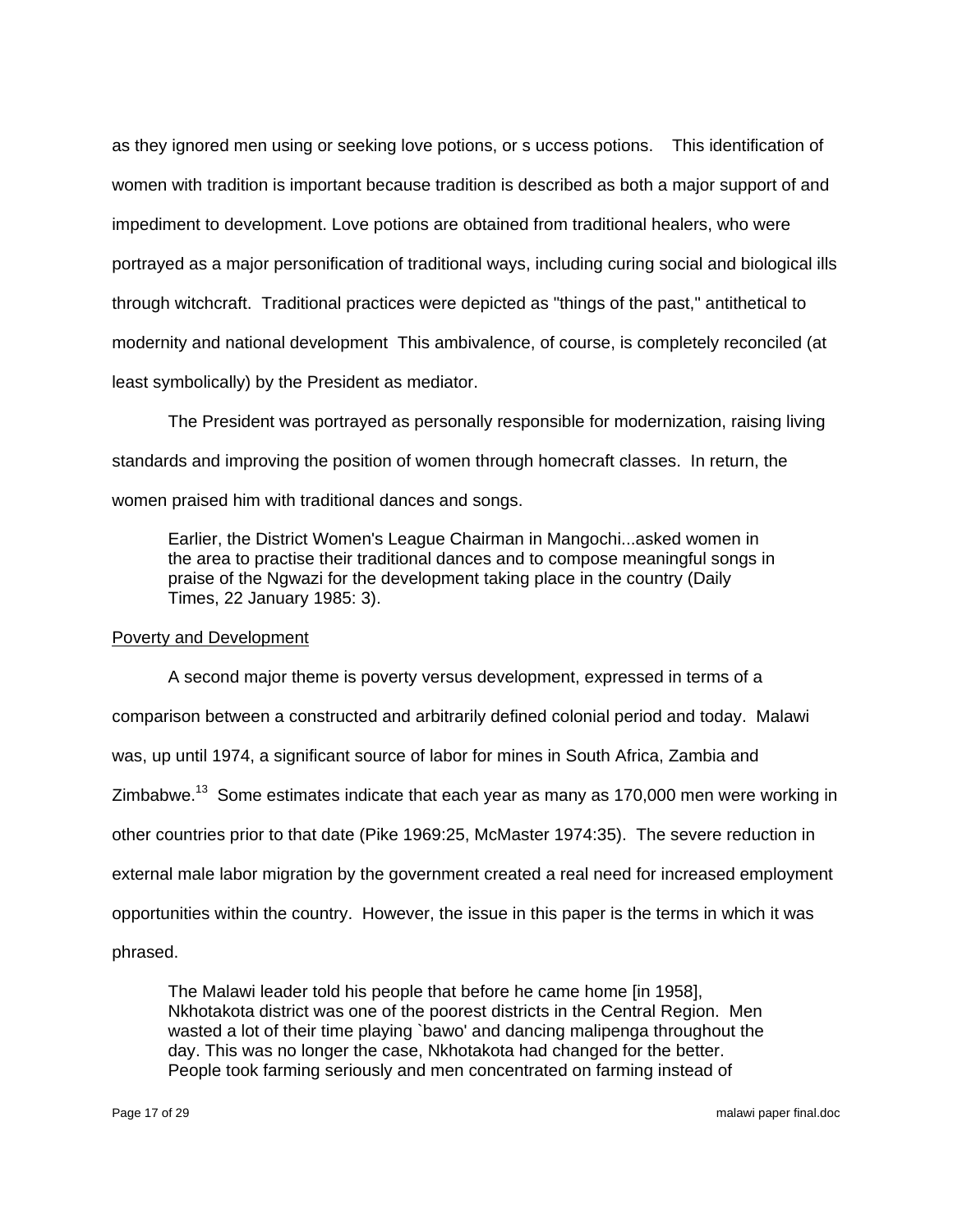playing and dancing, he said. He explained that in the past farming was left to women who grew a little cassava and rice. But now men go to the garden and production of maize, rice and other crops has been stepped up (Daily Times, 4 February 1985: 1).

Men are lazy, or at least not truly interested in farming, and if development is to occur, they

must be forced to work in the fields.

The Ngwazi said he did not stop his people from playing bawo and dancing malipenga as such, but he wanted them first to work in the fields. He had told women in Nkhotakota and Nkhata Bay not to give their husbands food if they didn't go to the garden (Daily Times, 4 February 1985: 1).

There are two interesting aspects to this construction. One is in the introduction of a

subordinate theme revolving around the extent to which women are delegated responsibility for

seeing to it that men work in the fields. This is nicely balanced by men's duty to allow women to

go to homecraft classes.

He urged men to allow their wives to attend homecraft classes established in their areas in order to raise the living standards of their families (Daily Times 27 February 1984:5)

The second is in the extent to which it echoes colonial assertions that matrilineality inhibited men's interest in farming, especially farming for profit. Colonial officiails in Malawi argued that the hold of matrilineality must be either broken or the system must be helped to evolve to more civilized forms in order to facilitate men taking a personal interest in farming and in land tenure in "their own" villages (Duly 1948). All this was directed toward having more crops to sell, and hence more money. Development seems to have been defined as increasing wealth for some. The significance of traditional and especially matrilineal forms of land tenure has continued to be an issue of debate in academic and other venues in Malawi (cf, eg, Shaw et al 1985, Cross 2002).

# Nature-Culture:

A third major theme revolves around the opposition between nature and culture. The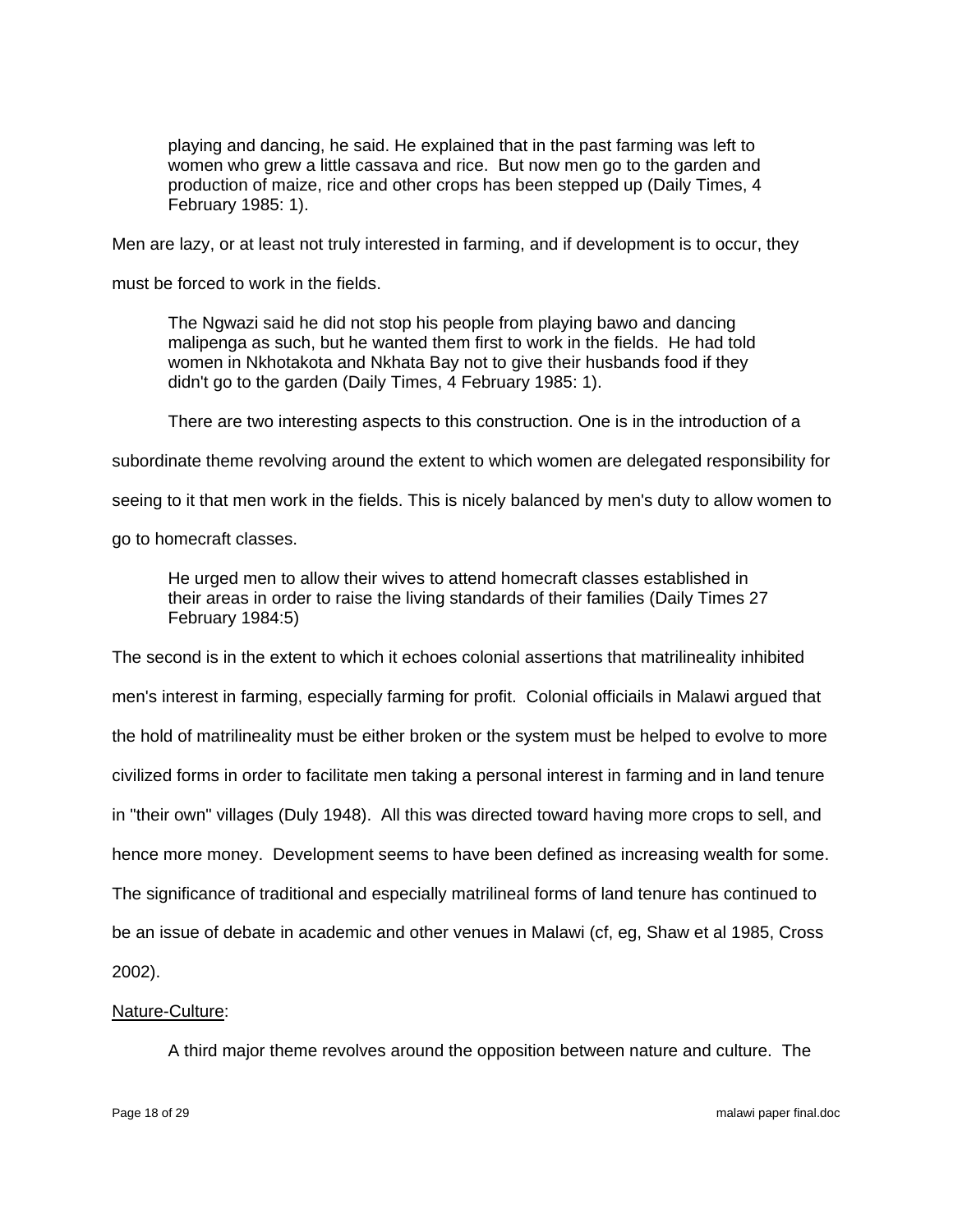nature-culture dichotomy has been academically discussed as some sort of human universal, especially in conjunction with an analogous female-male dichotomy (cf MacCormack and Strathern 1980, Ortner 1974). Although the concept is still a matter of considerable, probably unresolvable debate, it is never-the-less the case that in the rhetoric of development in Malawi under Banda, the nature-culture dichotomy took on considerable importance, and was also tied to a female-male dichotomy. The effort seems to have been to create an image of the good, that is modern Malawi through the nature-culture opposition and a temporal comparison with "nature" referring to colonial or pre-colonial times.

Several times a week the daily newspaper carried a story about a lion, hippo, crocodile,

python, or lightning bolt killing, or almost killing a villager. The message was, of course, that

nature, which surrounds every villager, is dangerous and both uncontrollable and unpredictable.

A three-metre long python has been killed in a chicken pen in Ntchisi, the second to be killed in the district within three days. A 14-year-old boy killed the other one last Sunday when the reptile nearly killed his dog.

. . . . The area of Chief Nthondo is said to have numerous pythons, which have threatened people and livestock in the past six months (Daily Times, 14 December 1983: 3).

Shock turned into horror last weekend for [an] Ndirande resident .... First he killed the snake that had given him the shock at a friend's house, only to hear later that the herbalist who 'owned' it was demanding to know why he had killed it....(Malawi News, September 29-October 5, 1984: 5).

The second quote was chosen because it clearly illustrates the pervasive linkage between nature and tradition. In Malawian religion prior to the advent of Christianity, pythons and rain shrine priestesses had a close association with fertility and good fortune. Here the linkage to pre-Christian religion is carefully avoided, but is still made through the traditional healer. A common feature of the cultural construction of some aspects of traditional healing in the Malawi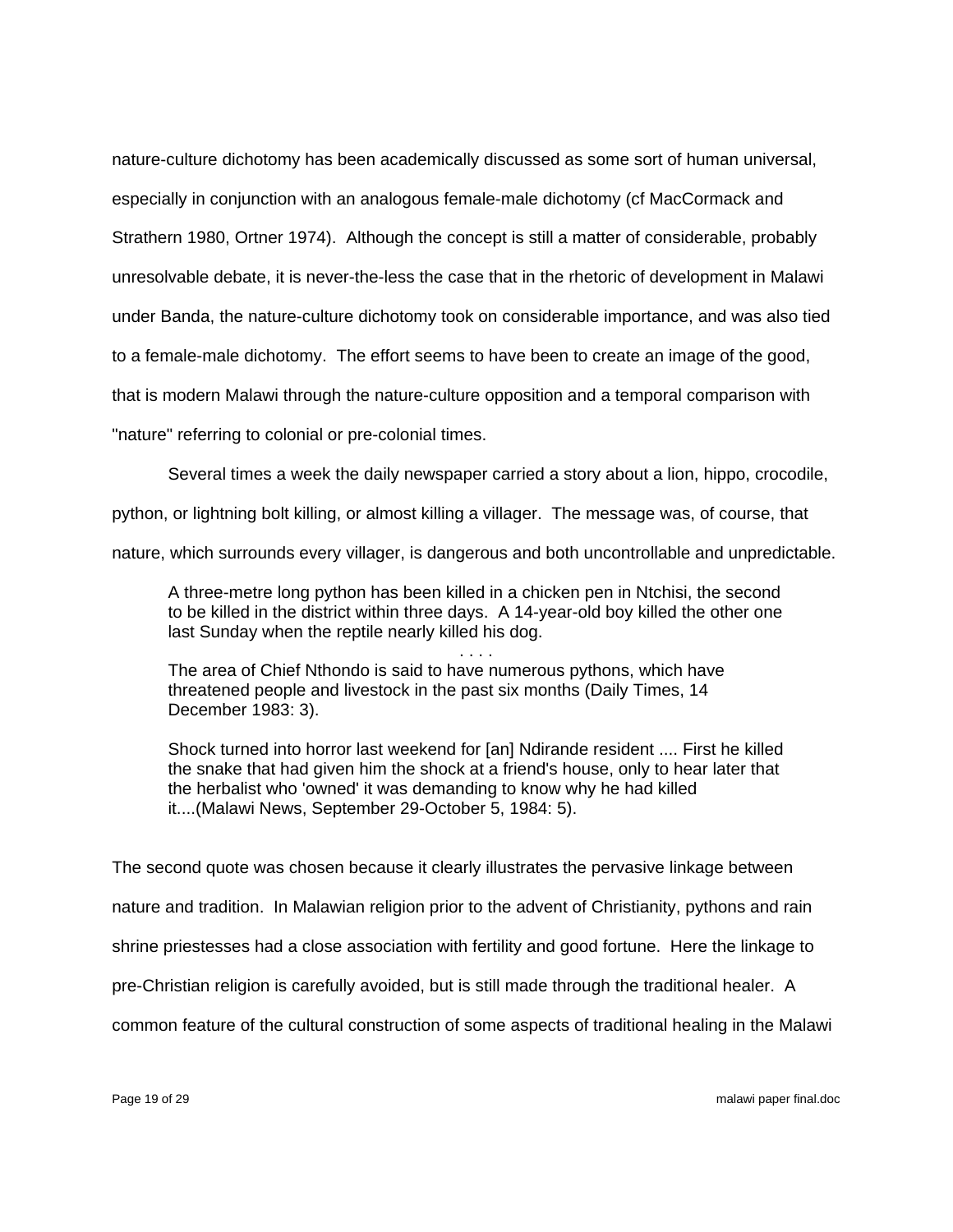area is the connection with familiars, usually drawn from the ranks of dangerous animals. One Christian mission in the Central Region even keeps a zoo of traditional familiars in an effort to demonstrate either that these are only ordinary animals, or that traditional healing through this mechanism no longer has any potency. To the extent that women were linked to the nature side of the dichotomy, the linkage occurred through their alleged penchant for seeking love potions by visiting traditional healers, who are clearly associated with nature and traditional religious constructs through the familiars they keep.

 The contrast comes with a view of the effects of modern agricultural practices on raw, untamed nature.

The two Party leaders had cited the peace and calm prevailing in the country, the fact that estates established in the district had driven lions away, and the rural electrification programme at Manwera as examples of the Ngwazi's accomplishments in the district in particular and the nation as a whole (Daily Times, 28 January 1985: 5).

 Here, of course, not only does modern estate farming (but not village small holder agriculture) keep nature at bay, but this too is mediated by the President.

#### **Conclusion**

 During Banda's regime, Malawi's political culture was what Joffe (1973) called hortatory. Public life and the government's public face were dominated by exhortations deriving from a single central authority, the Life President. The wise and dynamic ruler dispensed sage advice, usually in the form of pithy sayings or phrases repeated over and over again. In almost every speech Banda could be counted on to say something on the order of "I have said on more than one occasion ...." A variety of rhetorical mantras were employed, all of which were directed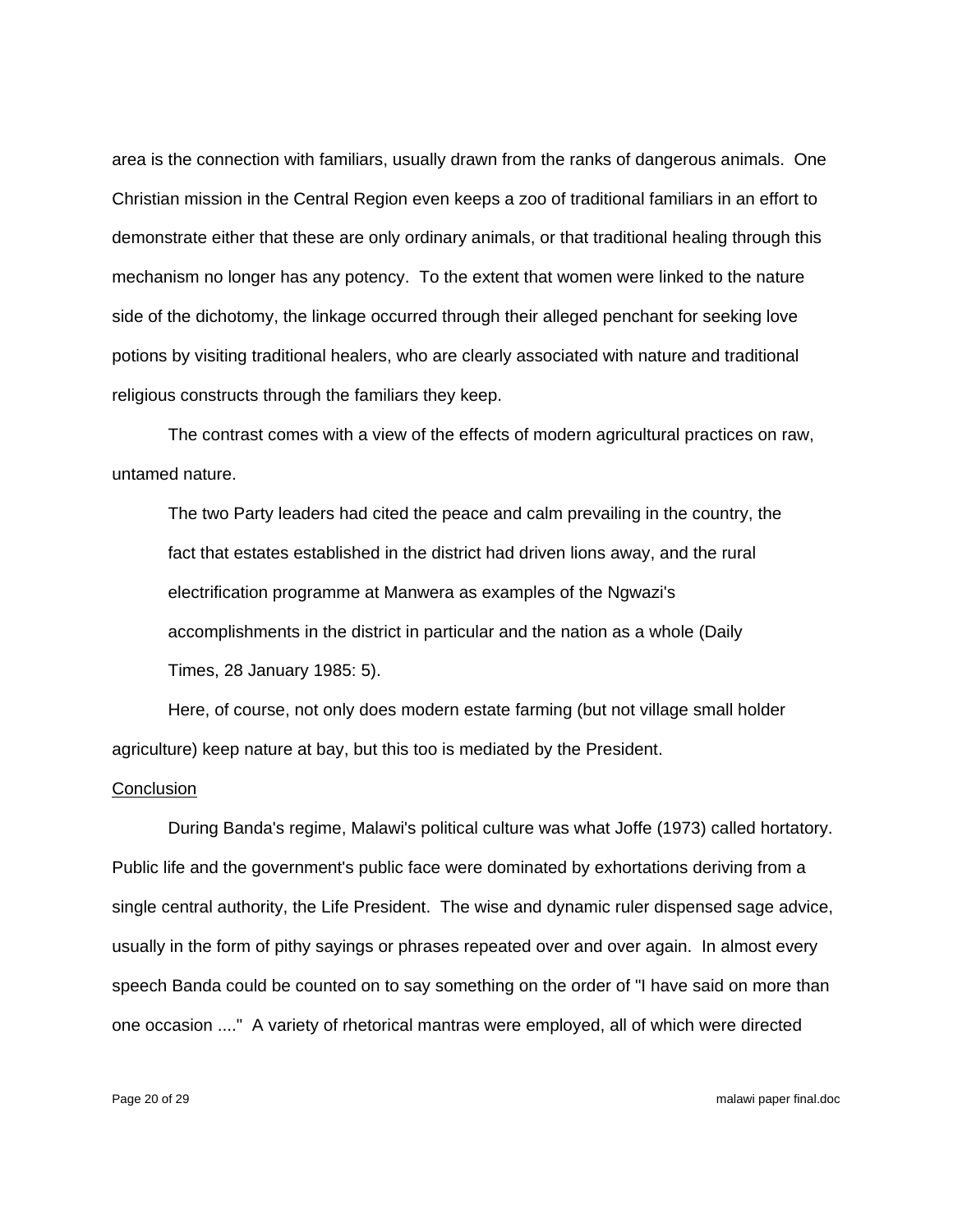toward creating an image of a country preserving ethnic traditions, while peacefully modernizing and respecting the rights of women "because we are a matrilineal people."

 Although the effort was made to indicate that these allegedly hegemonic traditions automatically rendered Malawi ahead of "more advanced" nations in this regard, the fact is that portrayal of women's socio-cultural location in Malawi's public ideology was depressingly familiar. Women are the center of the domestic domain. Their home management skills need to be modernized, but at the same time they are to focus on teaching traditional values. Women and their behavior are a primary source of family stability (and by implication instability).

 There are a number of ironies and contradictions here. Marriages are typically brittle in many "traditionally" matrilineal systems because specific men are not important in the continuation of the corporate group. Yet women are portrayed as being responsible for preserving something regularly referred to as traditional family values. In effect, many of the same traditions are spoken of as both crucial to development and standing in its way at the same time. The values that locate the family as the basic social and economic unit are the cornerstone of the emphasis on small holder agriculture, and gendered aspects of family health and stability.

 These same values, in the matrilineal context, are also partly responsible for marital instability. By defining marital stability as women's responsibility, the social and developmental positions of children and families were fixed as an exclusively domestic domain concern. By conflating them with matrilineality, women also become responsible for preserving ethnicity, which is also "known" to be inimical to economic development.

 As it grew, Malawi's national mythic charter inextricably entwined the position of women, economic development, and national identity. In this process, a number of contradictions are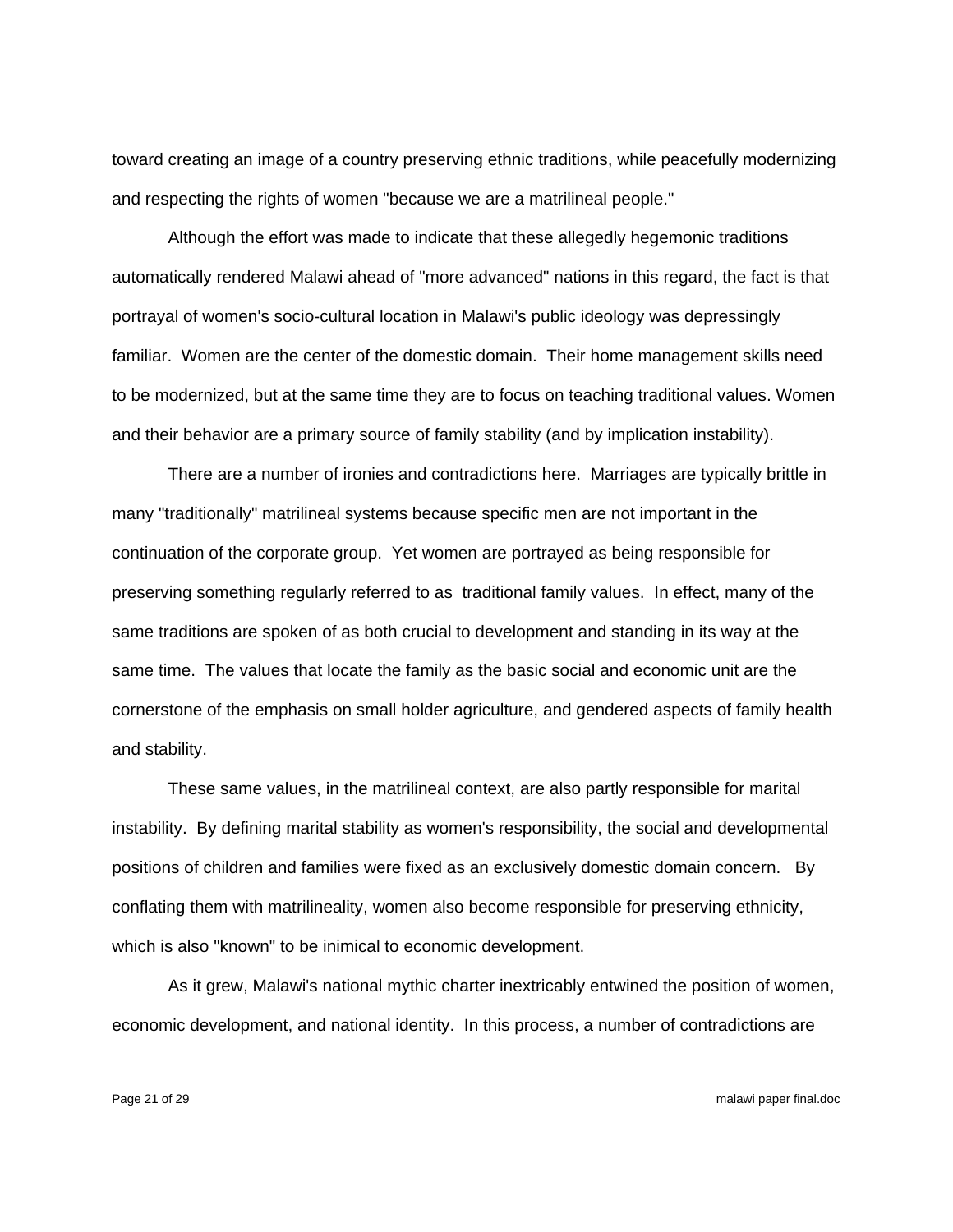encompassed and constrained, but not resolved. As Levi- Strauss notes,

... The purpose of myth is to provide a logical model capable of overcoming a contradiction (an impossible achievement if ... the contradiction is real) .... (1967: 226).

The contradictions here were real, and some of them were only resolvable through a process of reconstruction and mystification, which also glossed over the unresolvable contradictions involved in being dependent and independent at the same time. The emphasis on women's responsibility for family stability and health masked the realities of high infant mortality rates and malnutrition levels, unemployment and a still growing rural-urban gap. The redefinition of, and appeal to, traditional formulations of the position of women masked the extent to which these very structures were distorted by colonial social formations and continued to be distorted by post independence extensions of the same patterns.

 Banda's Malawi followed a policy that ideologically stressed improvement in the position of women, easing the burdens of a harsh traditional life. However, if the burdens were to be lifted, then the first task was to demonstrate that they existed in extraordinary measure. Thus, we find women were depicted as overburdened by the domestic concerns of child bearing and rearing, as well as the "superstitious" practice of consulting traditional healers for amulets to keep their husbands from straying.

 The problem with straying husbands is that if they have any money, they spend it on someone else. If they are farmers, they also spend the time that "traditionally" should be spent in the fields. These traditions about the traditional division of labor mask the fact that historically women did (and still do) a large part of the agricultural labor and had a major part in maintaining networks of interaction and relationship (Tew 1950, Mitchell 1956, Mandala 1982). Even more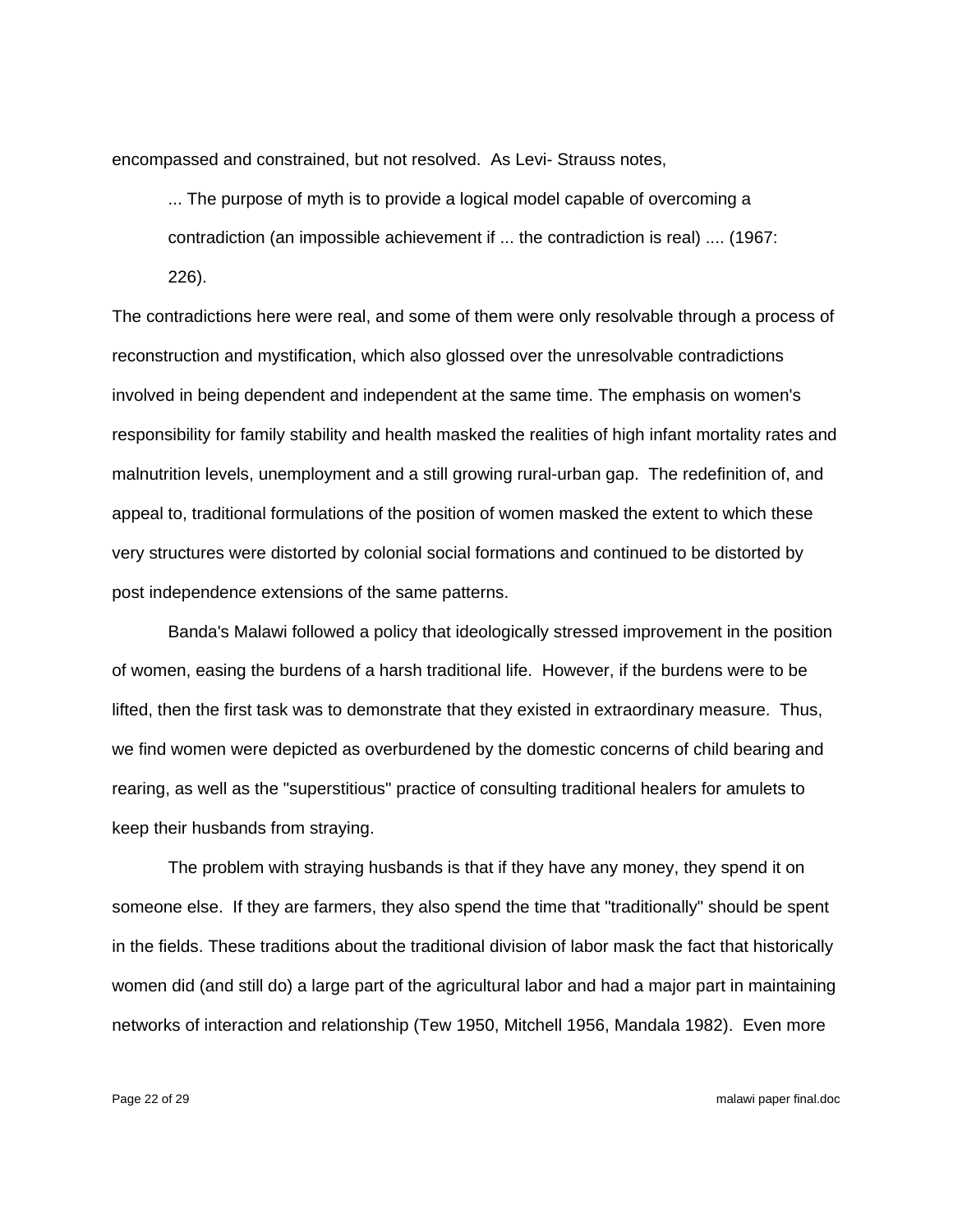significant is the way modern traditions of women's place conditioned perceptions of future possibilities.

 Several informants (all male and in their mid-twenties to early thirties) patiently explained to me that one of Malawi's problems regarding women is that male wage labor migration produced a situation in which men leave their wives and children in the villages with no means of support, either monetary or agricultural. This drives the women into farming, which their burdensome domestic duties render inefficiently and poorly done. Thus, they said, development should provide more male wage labor in more places, so men can go back to their homes and properly care for their families.

 Given the data indicating that women are more efficient farmers than men, not only in subsistence, but also cash crop farming (Berheide andSegal 1994), these informants' acceptance of the basic governmental myths about women is worthy of note and begins to explain why the position of women does not seem to have changed over the last 25 years.

 Here we can see a rewriting of the past. The range of possibilities is restricted to a narrow segment of the historic cultural complex. Historically (Mandala 1990) and ethnographically, matrilineality facilitated male migratory movements by reducing their centrality in marital units. Female domestic roles, which actually included provision of a substantial portion of subsistence, as well as maintenance of informal communal networks, were referred to during Banda's regime as only consisting of child care, cooking and house cleaning.

She [the district League Chairman] said that women must thank the Ngwazi for introducing the Women's League because they were now able to work hand in hand with their menfolk in the development of the country unlike colonial days when they were only restricted to the kitchen (Daily Times, 17 January 1985:5). This new version of the past led back to more contemporary concepts of a domestic-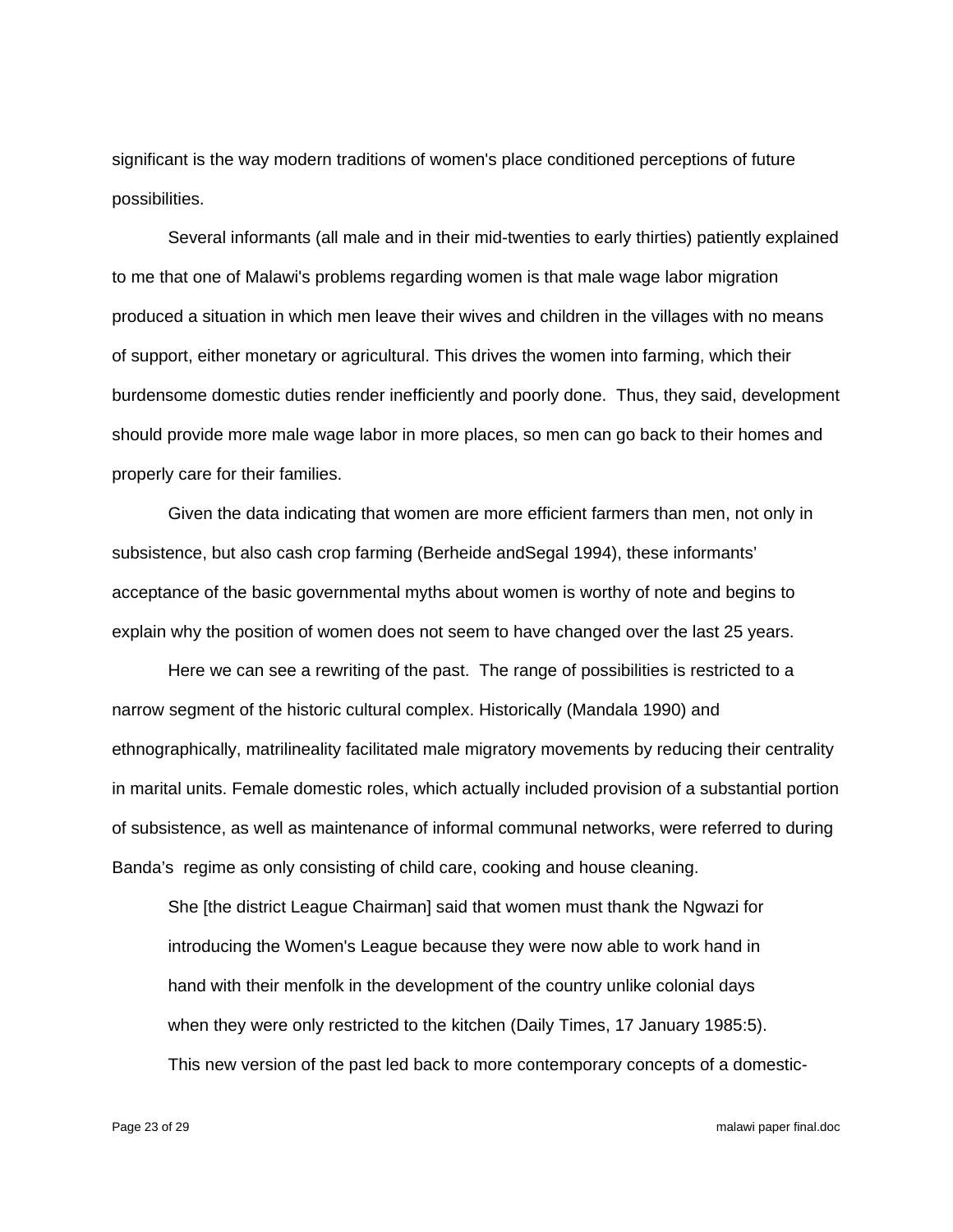Page 24 of 29 malawi paper final.doc public domain division, and of the straying husband, which in turn, set a developmental goal as reducing the social and economic pressures that make men stray. The dialogue between perceived and actual historic traditions continues as current time recedes into the past. New present time conditions come to take their place and draw upon these more recent traditions as authentic representations of what the traditional ways were like. At the same time there is an effort to create a clear historic marker, a liminal point of separation between traditional times and contemporary times. In the instance of Malawi, that point is the end of colonial domination, marked not by independence in 1964, but by President Banda's return to Malawi in 1958.

"Before the Ngwazi came back home, people of this country led very poor lives," she added (Daily Times, 20 November 1984: 2).

 In this way, even though Malawi's development ideology used the events leading to independence as its central historic marker, the perception of the traditional, pre-independence pattern both changed and was perceived as fixed. Since the modern traditions that recede into the past are based on a narrow segment of the historically existing options, the traditional past tends to point more and more in a single developmental direction, even though the ultimate goal remains undefined.

 In general, our notion of the nature of developing societies tends to treat their institutions as simply in the process of becoming functionally more specific. In reality, the nature of developing societies is such that they contain institutions from more than one cultural matrix. They are hybridized systems. By and large, the grafted institutions come from industrialized societies. Thus, there exist, within the same social system, at least two sets of institutions. One stems from indigenous perceptions of the past and of future possibilities. The other comes from external perceptions of the same local realities. As these fuse, they produce a new series of contradictions and conflicts, as well as a masking ideology.

In the instance of Malawi under Banda, creation of a national mythology attempting to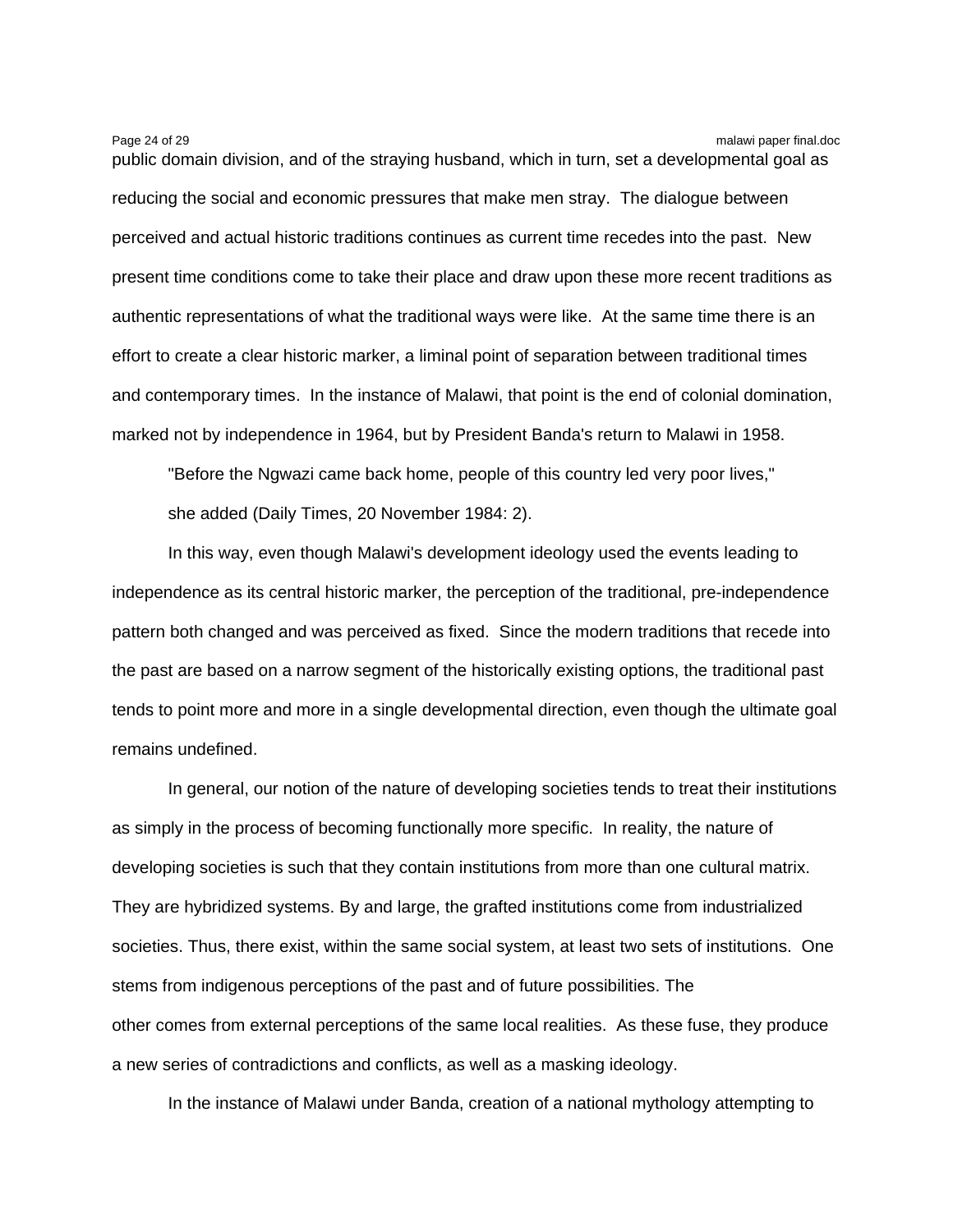reconcile the contradictions between "modernization" and preservation of a colonial version of tradition was, perhaps, more open than most. Its gendered linkage is also unusual only in its openness. Because the independent nations of former colonial empires have yet to achieve either national unity or a national macro-culture, the efforts begun in the first generation of postcolonial regimes are likely to continue for some time.

## NOTES

- 1 A much earlier version of this paper was presented at the Fifth International, Interdisciplinary Conference on Women, San Jose, Costa Rica, February 1993. The main body of the research on which this paper is based was supported by a Fulbright Senior Lectureship Award for the years 1983- 85. Additional research was conducted in August 1992 and November 1993.
- 2 Short (1974) suggests Banda was probably born in 1898. He died in 1997, and in 1998 some members of his family announced that he had been born in 1896. May 1992 is an approximate date for the onset of pressures for a transition to a multi-party governmental system. Since then, political and other events moved rapidly, but not clearly. In June 1993 a national referendum was held on the question of legalizing multi-party politics. The result was overwhelmingly in favour. A national parliamentary and presidential election were scheduled for, and held in May 1994. Two trips to Malawi close to this time (August 1992 and November 1993), as well as subsequent contacts have convinced me of two things: 1) Even though, by 1992, Banda had lost all power and was, in fact, under indictment for a series of political murders in 1983, his position in the national mythology remained anomalous. As long as he was alive, his personal dominance during the country's first 30 years maintained a measure of symbolic significance as mediator of the country's initial accomplishments. Today, his importance is less salient, as the country has a number of serious economic problems to cope with. 2) Even as the intensity of the hortatory rhetoric abated, neither the real nor symbolic position of women was likely to change for some time. More recent studies, e.g., Semu 2002, bear this out.
- 3 This is something of an understatement. Most of the peoples of the Northern Region and a significant portion of those in the Central Region claim traditional patrilineality. That and the suppression of literature or radio broadcasts in indigenous languages other than Chichewa were major sources of resentment, anger and identifications that leaned in the direction of ethnic separatism. In 1993, when Banda's power was gone, the two poles of excitement were elimintaion of national dress regulations and the resumption of radio broadcasts in Chitumbuka.
- 4 I have chosen to focus on Young and Banda's description of the *nkhoswe-mbumba* relationship because its sense of "responsible relative" and avuncular care taking pre-figure Banda's later construction of a national *mbumba*, the League of Malawi Women.
- Although Banda claimed to have founded the League, the best evidence is that Vera Chirwa founded the League sometime in the decade before independence. In 1981 she and her husband, Orton Chirwa were abducted from exile in Tanzania, brought to Malawi, tried and convicted of treason. Orton Chirwa died in prison in 1993. Vera Chirwa was released in the same year. In 2004 she became a candidate for President and in October 2007 her autobiography was published by Zed Press.
- 6 Until the 1985 establishment of a new women's organization, *Chitukuko Cha A Mai M'malawi* (Development of Malawian Women, usually abbreviated to CCAM), the League was portrayed as the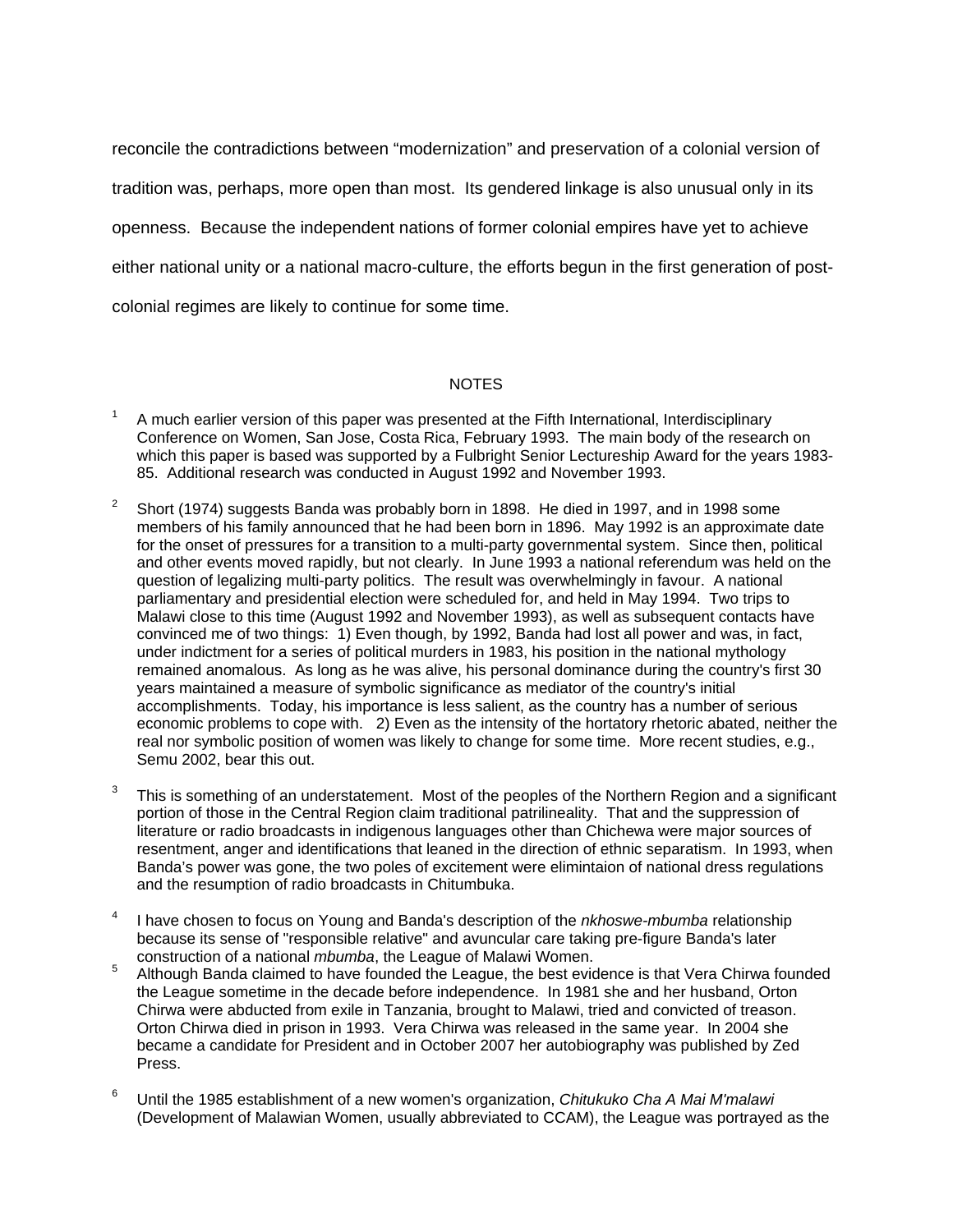only organization for women interested in national development. Until 1994, the League continued to be active, but the CCAM, which was usually described as the development wing of the League took over activity in this sphere. The CCAM seems to be somewhat more project oriented and less declaration oriented than the League proper. The motivation for a new organization, associated with, but independent of the League, was probably related, at least partially, to the positioning of the League as the President's *mbumba*. Under Banda, neither organization developed any real power or influence, and it is not clear that one ever became more prominent than the other. Since, approximately 2003, CCAM has emerged as one of several NGOs dealing with issues of women's position under the umbrella of the Council of Non-Governmental Organizations in Malawi (CONGOMA).

- <sup>7</sup> *Ngwazi* is probably best translated as "person of great achievement" and, aside from his earned medical doctorate, and a general presidential honorific, was the only title or praise name Banda used. However, its meaning, when applied to the President, came close to something like "hero of the state."
- 8 With the advent of a multi-party electoral system in 1994, the possibility that this state of affairs might be addressed by the new government became a real potential. Currently the state of affairs seems to be that while the post-Banda governments have claimed to be addressing these issues, the political will to implement constitutional guarantees is lacking.
- 9 Anthropological and Sociological theory claim that there is always a gap between the ideal and the real. I was repeatedly told that the same was true on the ground". My own experiences support that notion. On the other hand, the para-military Malawi Young Pioneers regularly stood at the entrance to markets demanding that people purchase party cards before entering, or went from door to door in the vilages "urging" people to purchase a card for each family member. In 1993, I was told that this effort had already begun to disintegrate, a year or more before the 1994 elections.
- $10$  The extent to which this policy of repressing ethnicity created tribal animosities can be gauged by the speed with which the first post-Banda government lifted the ban and the rapidity with which radio broadcasts in Chitumbuka were heard. It was one of the first tasks undertaken.
- 11 Relish refers to the sauce of meat, chicken or fish and vegetables with which the basic *nsima* (maize porridge) is served.
- $12$  In truth, men too were to do as they were told, but in Malawi this became a matrilineal version of a very ordinary gender hierarchy: Banda told everyone what to do and the men told the women what to do. But as *nkhoswe* of all women in the country, the President also directly (or through government ministers) told women what to do.
- The story that is commonly told is that in 1974 there was a plane crash in which a great many migrant Malawian miners were killed, and as a consequence, the Government shut down all recruiting for the mines. Sometime later, recruiting was restarted, but at a considerably reduced rate.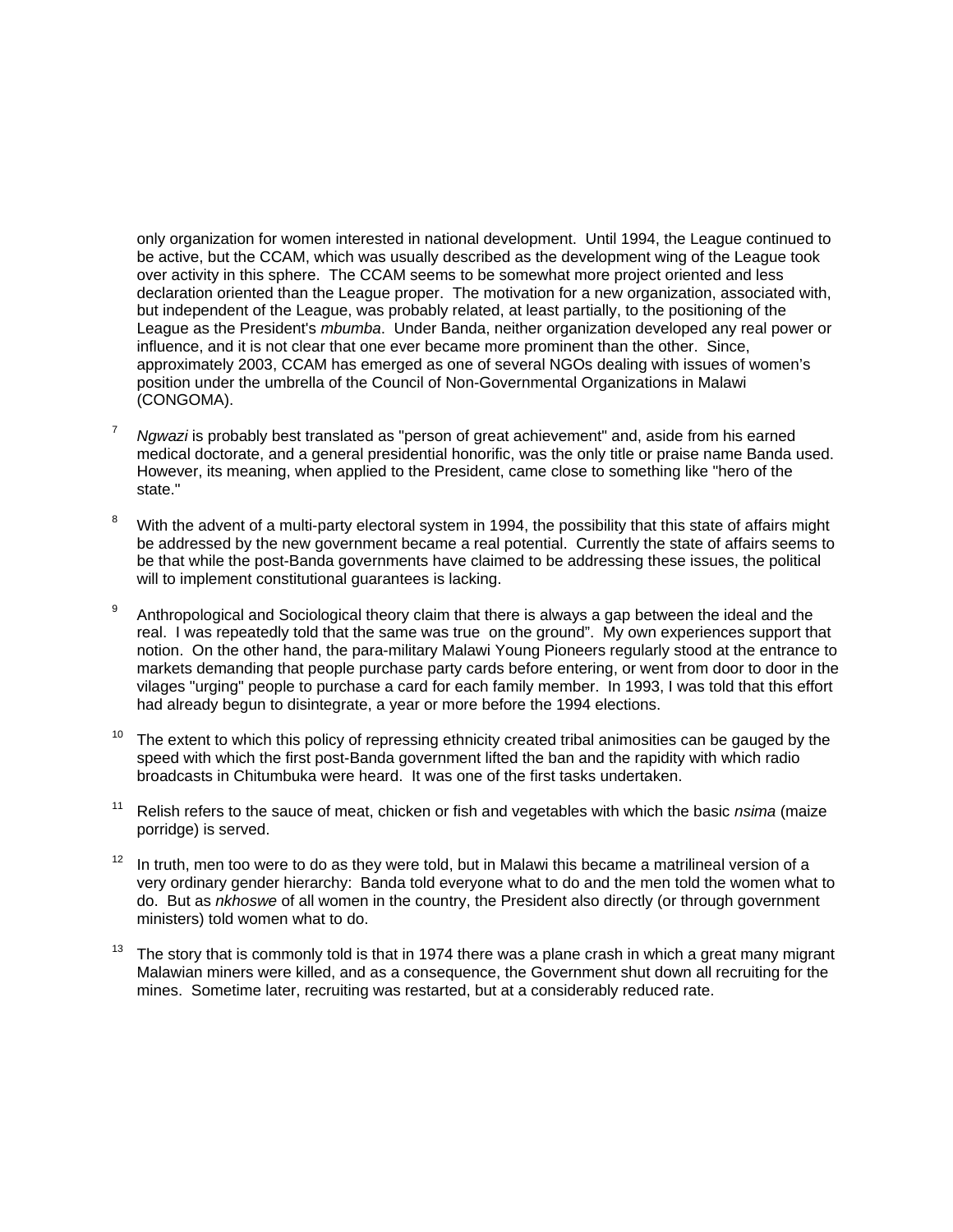#### Works Cited

Berheide, Catherine White and Segal, Marcia Texler (1994). Controlling Less Land, Producing Less Food:The Fate of Female-Headed Households in Malawi. In Esther Ngan-ling Chow and Catherine White Berheide (eds.), *Women, the Family and Policy: A Global Perspective* (pp 145- 162): Albany, NY: State University of New York Press

Bidney, David (1967). *Theoretical Anthropology*. New York: Schocken Books.

Chirwa, Vera (2007). *Fearless Fighter: An Autobiography*. London: Zed Books Ltd

- Collier, Jane Fishburn and Yanagisako, Sylvia Junko (1987). Toward a Unified Analysis of Gender and Kinship. In Jane Fishburn Collier and Sylvia Junko Yanagisako, (eds.) *Gender and Kinship: Essays Toward a Unified Analysis* (pp14-50). Stanford, CA: Stanford University Press.
- CIA World Factbook,Malawi

2007 CIA World Factbook, www.cia.gov/library/publications/the-world-factbook

Cross, Sholto (2002). Customary Land Tenure, Taxes and Service Delivery in Rural Malawi: A Review of Institutional Features of Rural Livelihoods. LADDER Working Paper Number 21, Overseas Development Group, University of East Anglia, United Kingdom

Daily Times (Malawi) (1983-85). Blantyre: *Daily Times Publishing Co*.

Douglas, Mary (Tew) (1950) Peoples of the Lake Nyasa Region (Ethnographic Survey of Africa, East Central Africa, Part I). Oxford: Oxford University Press for the International African Institute.

- Douglas, Mary (Tew) (1966). *Purity and Danger: An Analysis of the Concepts of Pollution and Taboo*. London: Routledge and Kegan Paul.
- Douglas, Mary (Tew ) (1973). *Natural Symbols*. New York: Vintage Books
- Duly, A.W.R. (1948). The Lower Shire District, Notes on Land Tenure and Individual Rights. *Nyasaland Journal*, 1 (2) 11-14

Hirschmann, David (1984). Women, Planning and Policy in Malawi (unpublished).

- Hobsbawm, Eric (1983). Introduction: Inventing Traditions. In E. Hobsbawm and T. Ranger, (eds). *The Invention of Tradition* (1-14). Cambridge: Cambridge University Press.
- Joffe, S. H. (1973). *Political Culture and Communication in Malawi*. Boston: Boston University, Doctoral Dissertation.

Lamport-Stokes, H.J. (1970). Land Tenure in Malawi, *The Society of Malawi Journal*, 23 (2) 59-88.

Leach, Edmund (1976). *Culture and Communication: The Logic by which Symbols are Connected*. Cambridge: Cambridge University Press.

Levi-Strauss, Claude (1967). *Structural Anthropology*. Garden City, NY: Doubleday.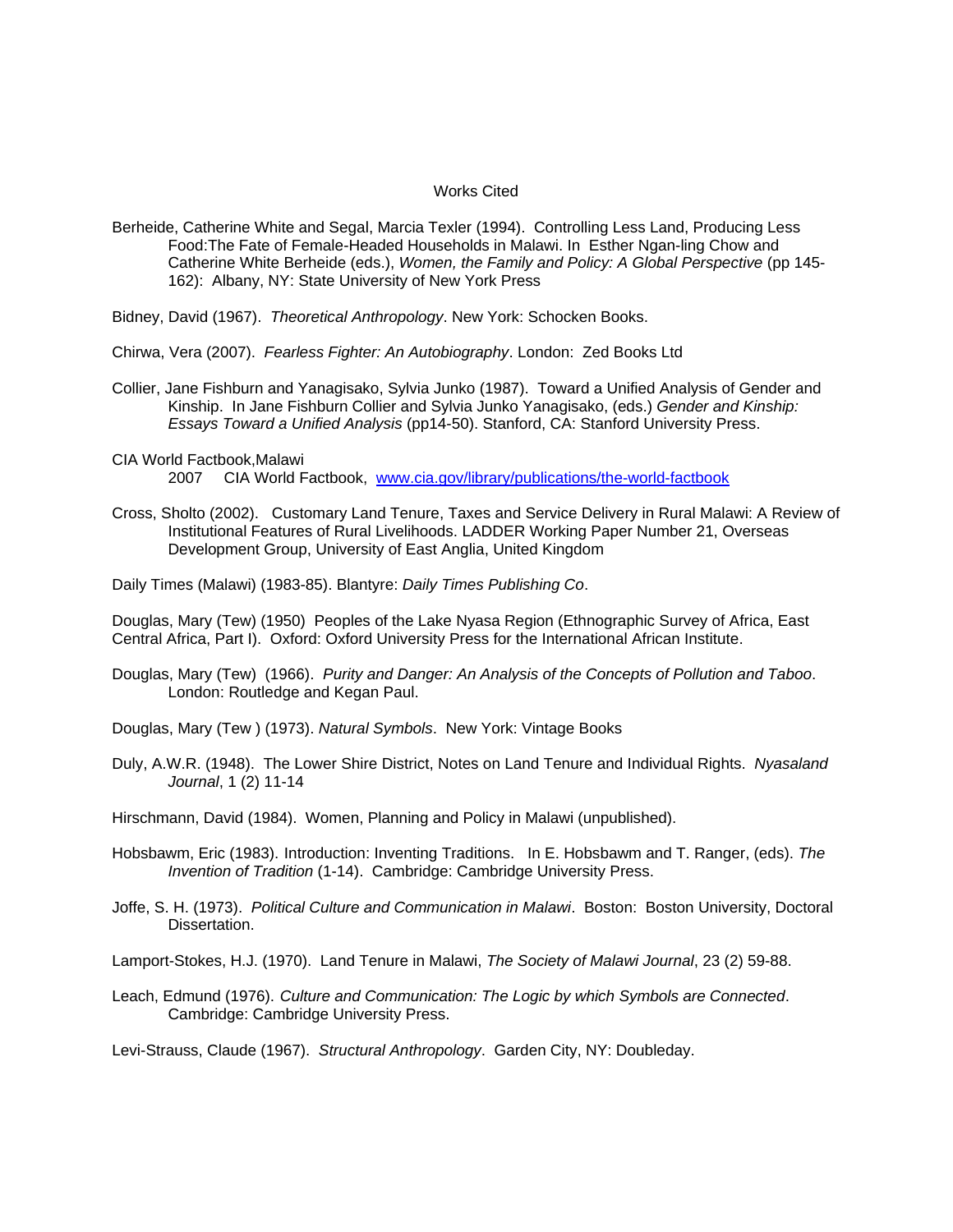Nakane, Chie (1967). Guro and Khasi: A Comparative Study in Matrilineal Systems. Paris: Mouton

Malawi News (1983-85). Blantyre: Malawi News Publishing

- Mandala, Elias C. (1982). Peasant Cotton Agriculture, Gender and Inter-Generational Relationships: The Lower Tchiri (Shire) Valley of Malawi, 1906-1940, *African Studies Review*, XXV (2/3) June-September: 27-44.
- Mandala, Elias C. (1990). Work and Control in a Peasant Economy: A History of the Lower Tchiri Valley in Malawi, 1859-1960. Madison, WI: The University of Wisconsin Press.
- Mac Cormack, Carol and Marilyn Strathern, eds. (1980). *Nature, Culture and Gender*. Cambridge: Cambridge University Press.
- McMaster, Carolyn (1974). *Malawi: Foreign Policy and Development*. London: Julian Friedmann.
- Mitchell, J. Clyde (1956). *The Yao Village*. Manchester: Manchester University Press for the Rhodes-Livingstone Institute.
- National Statistical Office (1980) Malawi Population Census 1977, Final report, Volume I. Zomba, Mala⎣i: Government Printer.
- Ngwira, Naomi (1987). Effectiveness of Agricultural Extension Services in reaching Rural Women with Timely and Appropriate Agricultural Information. Zomba, Malawi: Centre for Social Research (for Food and Agriculture Organization).
- Ortner, Sherry B. (1974). Is Female to Male as Nature is to Culture? In M.Z. Rosaldo and L. Lamphere, (eds.), *Woman, Culture and Society* (pp.67-88). Stanford, CA: Stanford University Press,
- Pike, John G. (1968). *Malawi: A Political and Economic History*. London: Pall Mall Press
- Poewe, Karla O. (1981). *Matrilineal Ideology: Male-Female Dynamics in Luapula Zambia*. New York: Academic Press.
- Poewe, Karla O. and Peter R. Lovell (1980). Marriage, Descent and Kinship: on the Differential Primacy of Institutions in Luapula (Zambia) and Longana (New Hebrides). *Africa*, 50, (1), 73-93.
- Ranger, Terrance (1983). The Invention of Tradition in Colonial Africa. In E. Hobsbawm and T. Ranger, (eds.), *The Invention of Tradition* (pp.211-262). Cambridge: Cambridge University Press.
- Richards, Audrey I. (1967). Some Types of Family Structure Amongst the Central Bantu. In A.R. Radcliffe-Brown and C.D. Forde (eds.), *African Systems of Kinship and Marriage* (pp.207-251). Oxford: Oxford University Press.
- Schneider, David M. and Kathleen Gough, eds. (1961). *Matrilineal Kinship*. Berkeley, CA: University of California Press
- Semu, Linda (2002). Kamuzu's Mbumba: Malawi Women's Embeddedness to Culture in the Face of International Political Pressure and Internal Legal Change, *Africa Today*, 49 (2), June: 77-99

Shaw, D.P., J.R.N. Mlia, E. Kalipeni (1985). Customary Land Tenure in Malawi: A Retarding Factor for